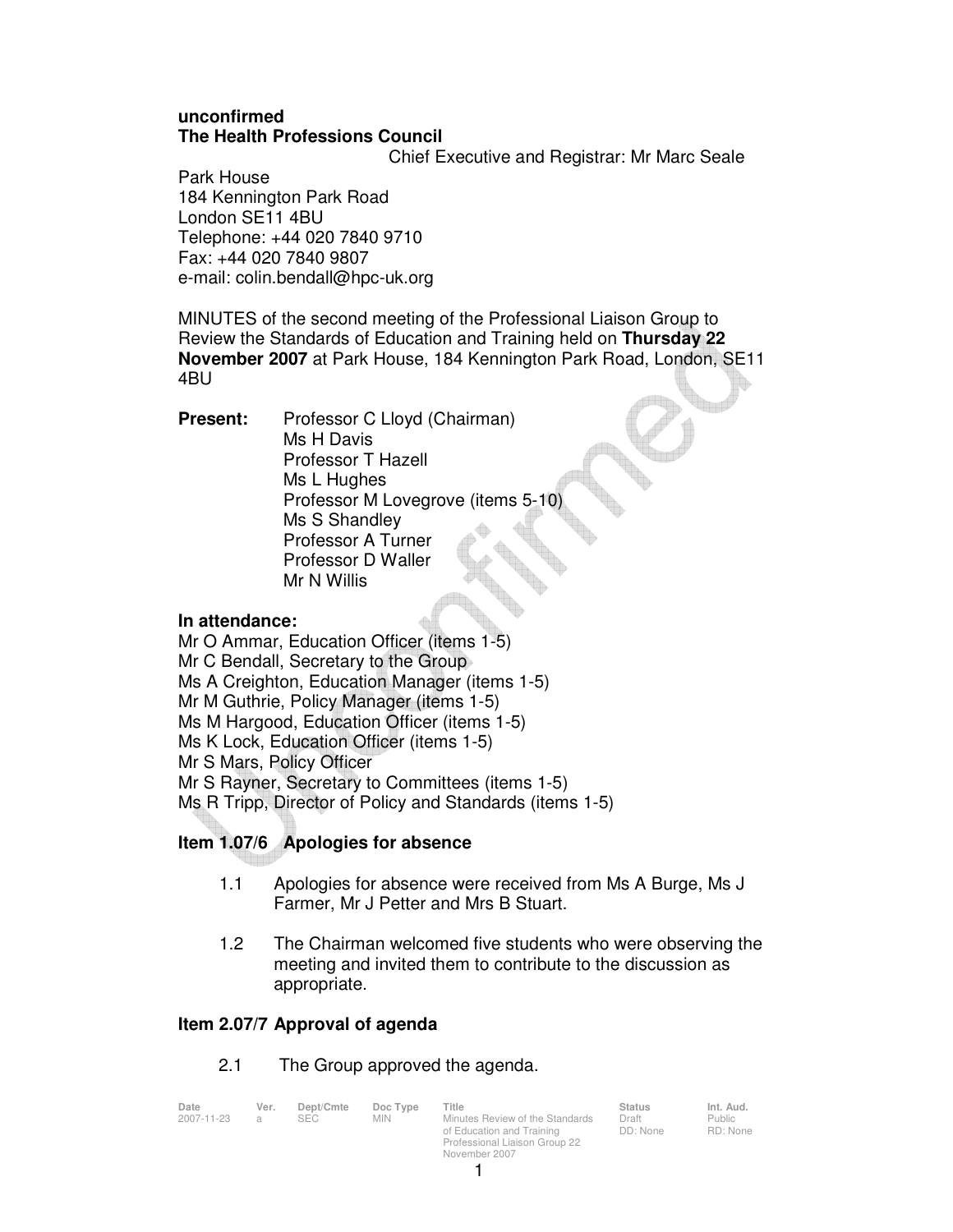### **Item 3.07/8 Minutes of the review of the Standards of Education and Training Professional Liaison Group held on 13 September 2007**

 3.1 It was agreed that the minutes of the first meeting of the Group should be confirmed as a true record and signed by the Chairman.

### **Item 4.07/9 Matters arising**

4.1 There were no matters arising.

### **Item 5.07/10 Issues to consider and suggested changes to the standards of education and training**

- 5.1 The Group received a paper for discussion from the Executive.
- 5.2 The Group noted that, since the last meeting, the Executive had circulated questionnaires about the Standards of Education and Training (SETs) to education providers, practice placement providers, Visitors and students. The majority of the 46 responses received had indicated that the SETs were wellwritten.
- 5.3 The Group noted that the Executive intended to draft an introduction to the SETs, for consistency with the Standards of Proficiency and the Standards of Conduct, Performance and Ethics.
- 5.4 The Group noted that the Executive intended to draft a glossary of terms used in the SETs, for inclusion in the guidance on the standards.
- 5.5 The Group noted that on 5 November 2007 a discussion meeting had been held to consider issues around student fitness to practise. The meeting had been attended by Council members, representatives of professional bodies, representatives from education providers and student representatives. Issues discussed at the meeting had included:

• some education providers had fitness to practise procedures in place for students;

• there were challenges posed by health issues, particularly mental health issues. Discussion groups had acknowledged the impact of the Disability Discrimination Act and its relationship to fitness to practise procedures;

| Date       | Ver. | Dept/Cmte  | Doc Type   | Title                           | <b>Status</b> | Int. Aud. |
|------------|------|------------|------------|---------------------------------|---------------|-----------|
| 2007-11-23 |      | <b>SEC</b> | <b>MIN</b> | Minutes Review of the Standards | Draft         | Public    |
|            |      |            |            | of Education and Training       | DD: None      | RD: Non   |

2007-2014<br>2007-2014 Minutes Review of the Standards of Education and Training Professional Liaison Group 22 November 2007

Draft DD: None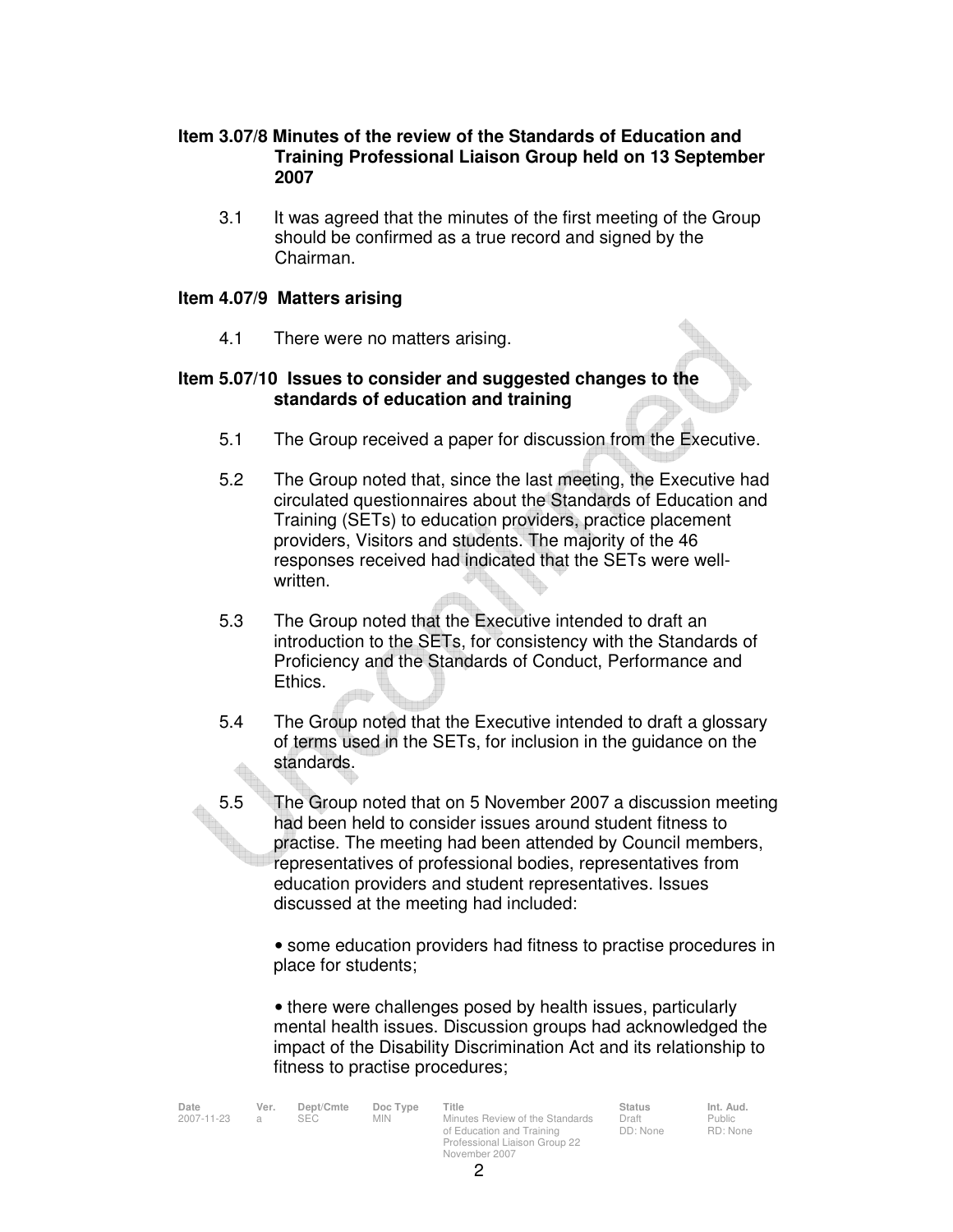• arrangements for supervision during practice placements; and

• the need for close contact and formalised links between education providers and practice placement providers.

(Secretary's note: A paper on the discussion meeting was considered by the Education and Training Committee on 4 December 2007).

- 5.6 The Group noted that the paper included proposed changes to the SETs and guidance, which had been suggested at the meeting held on 13 September 2007. In addition, the paper listed issues and suggestions raised by education providers, practice placement providers, students and Visitors.
- 5.7 The Group discussed each SET and possible changes to the standards and guidance. The discussion is summarised in the appendix to these minutes.
- 5.8 The Group agreed that the SETs should be amended as indicated in the appendix and a revised version should be presented to the next meeting.

### **Action: SM (by 15 January 2008)**

### **Item 6.07/11 Work plan**

 6.1 The Group received a paper to note, setting out the work plan for review of the SETs.

### **Item 7.07/12 Stakeholder feedback**

7.1 The Group received a paper for information, summarising the main issues from responses received from education providers, practice placement providers, students and Visitors.

### **Item 8.07/13 Summary of decisions and issues from 13 September 2007**

8.1 The Group received a paper for information, setting out some of the principles behind the SETs and issues that arose from the meeting held on 13 September 2007.

| Date         | Ver. | Dept/Cmte  | Doc Type   | Title                           | Status | Int. Aud.                   |
|--------------|------|------------|------------|---------------------------------|--------|-----------------------------|
| 2007-11-23 a |      | <b>SEC</b> | <b>MIN</b> | Minutes Review of the Standards | Draft  | Public                      |
|              |      |            |            |                                 |        | $\sim$ $\sim$ $\sim$ $\sim$ |

of Education and Training Professional Liaison Group 22 November 2007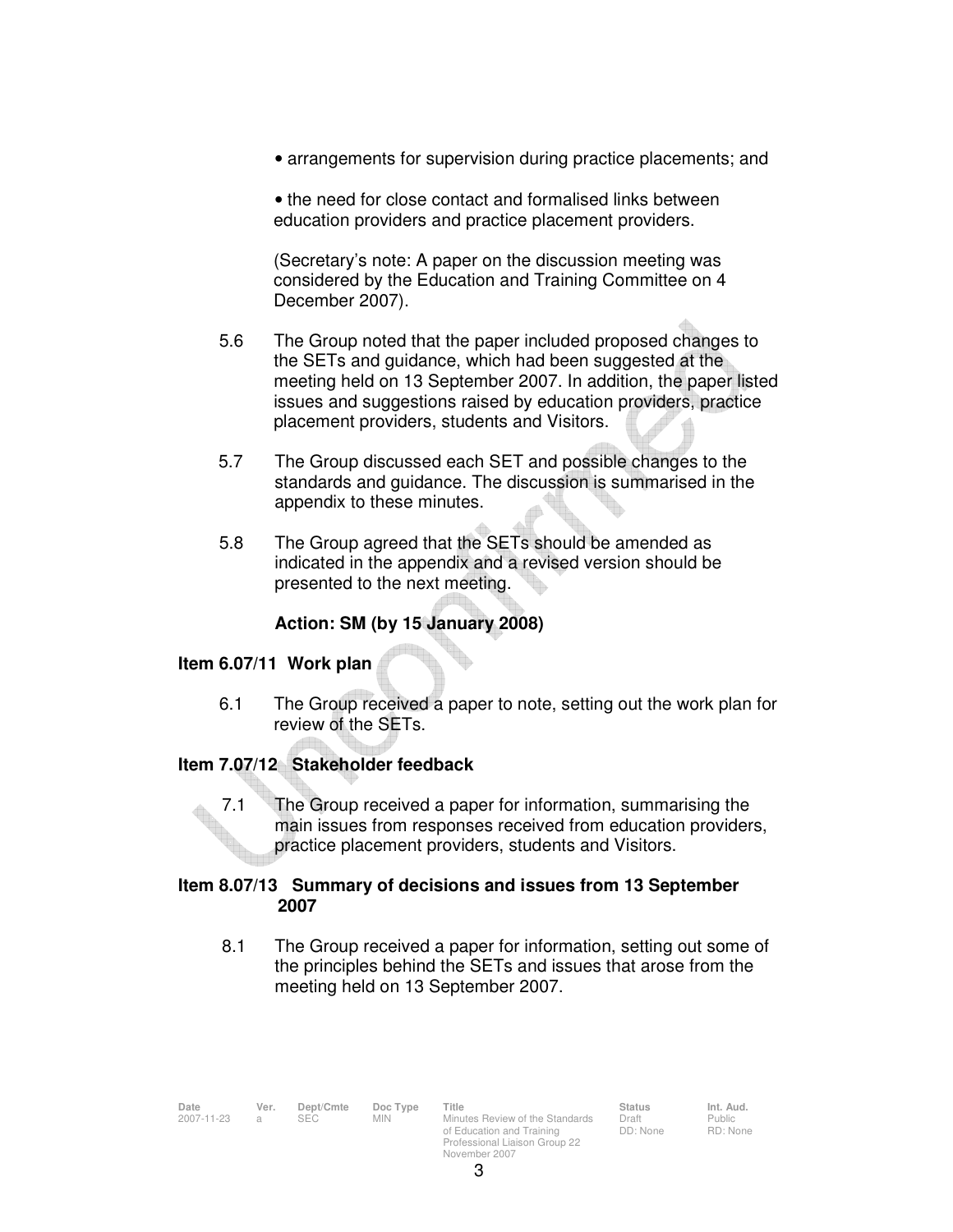#### **Item 9.07/14 Any other business**

 9.1 The Group agreed that the Executive should check how the SETs related to standards issued by other healthcare regulators. In particular, the Executive should examine whether there were any areas of conflict, or if there were new standards which should be added to the SETs.

### **Action: SM (by 15 January 2008)**

 9.2 The Group agreed that the guidance on the SETs should be circulated to members and included in a paper for the next meeting.

#### **Action: SM (by 15 January 2008)**

9.3 The Chairman thanked everyone present for their contributions.

## **Item 10.07/15 Date and time of next meeting**

- 10.1 The next meeting of the Group would be held at 10.30 am on Tuesday 15 January 2008.
- 10.2 Subsequent meetings would be held at 10.30 am on:

### Monday 18 February 2008

#### **Chairman**

**Date** 

| Date<br>2007-11-23 | Ver.<br>a | Dept/Cmte<br><b>SEC</b> | Doc Type<br><b>MIN</b>                                                      | Title<br>Minutes Review of the Standards | <b>Status</b><br>Draft | Int. Aud.<br>Public |
|--------------------|-----------|-------------------------|-----------------------------------------------------------------------------|------------------------------------------|------------------------|---------------------|
|                    |           |                         | of Education and Training<br>Professional Liaison Group 22<br>November 2007 | DD: None                                 | RD: None               |                     |
|                    |           |                         |                                                                             |                                          |                        |                     |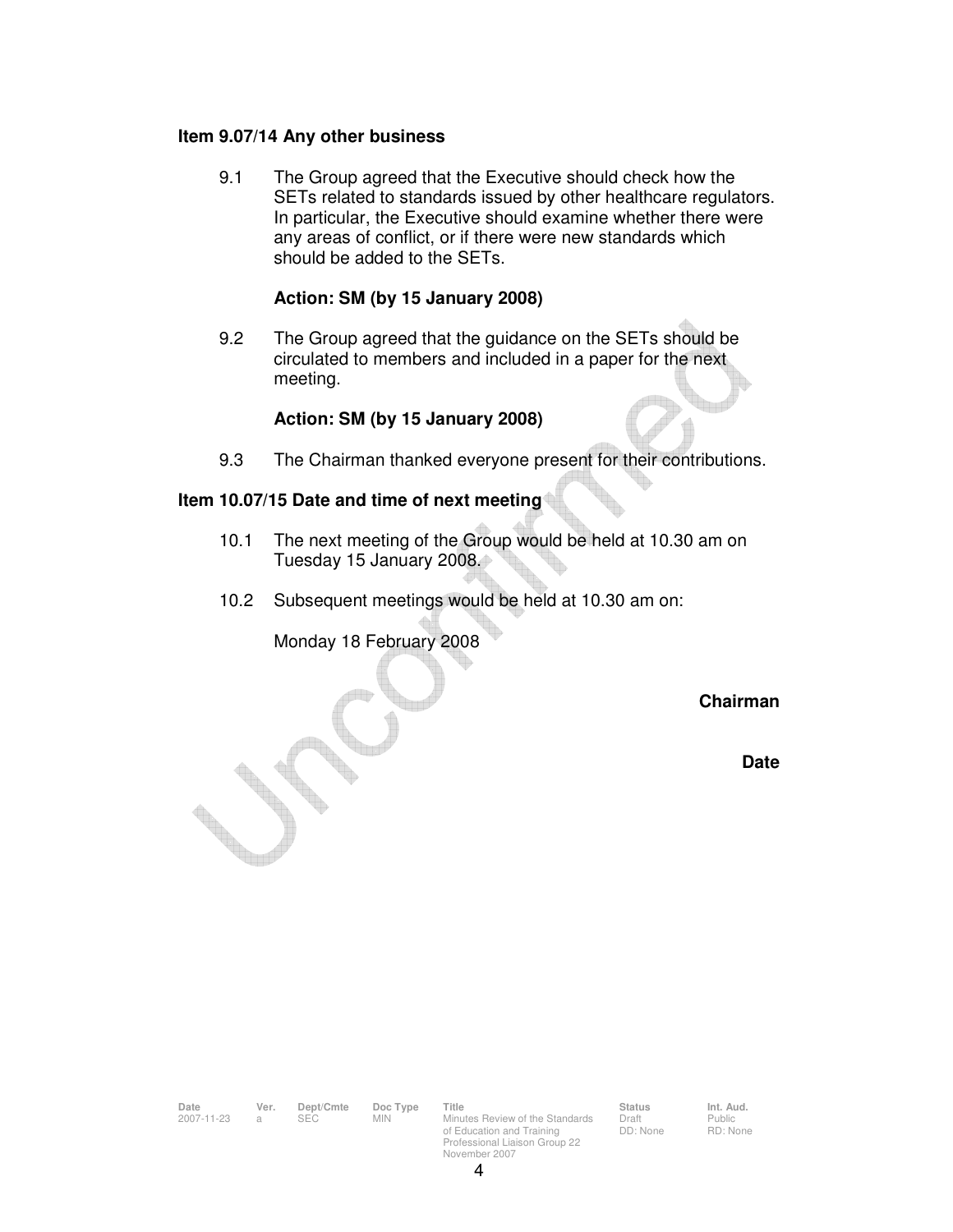### **Review of the Standards of Education and Training Professional Liaison Group – Second meeting 22 November 2007**

## **Appendix to the minutes**

This appendix indicates comments and suggested amendments which were made during the meeting on 22 November 2007.

# **SET 1: Level of qualification for entry to the Register**

| Level of qualification for entry to the Register                                                                                                                                                                                                                                                                                                                                                                                                                                                                                              |
|-----------------------------------------------------------------------------------------------------------------------------------------------------------------------------------------------------------------------------------------------------------------------------------------------------------------------------------------------------------------------------------------------------------------------------------------------------------------------------------------------------------------------------------------------|
| 1. 1 The Council normally expects that the threshold entry routes to the<br>Register will be the following:<br>1.1.1. Bachelor degree with honours for the following professions:<br>- chiropody or podiatry;<br>- dietetics:<br>- occupational therapy;<br>- orthoptics;<br>- physiotherapy;<br>- prosthetics and orthotics;<br>- radiography;<br>- speech and language therapy;<br>- biomedical science (with the Certificate of Competence awarded by<br>the Institute of Biomedical Science (IBMS), or equivalent if appropriate);<br>and |
| 1.1.2 Masters degree for the arts therapies.                                                                                                                                                                                                                                                                                                                                                                                                                                                                                                  |
| 1.1.3 Masters degree for the clinical sciences (with the award of the<br>Association of Clinical Scientists' Certificate of Attainment, or equivalent).                                                                                                                                                                                                                                                                                                                                                                                       |
| 1.1.4 Equivalent to Certificate of Higher Education for paramedics.                                                                                                                                                                                                                                                                                                                                                                                                                                                                           |
| 1.1.5 Diploma of Higher Education in operating department practice for<br>operating department practitioners.                                                                                                                                                                                                                                                                                                                                                                                                                                 |
| A Visitor and an education provider had suggested that SET 1 needed to<br>reflect newer awards that did not lead to registration, for example<br>supplementary prescribing or Emergency Care Practitioner.<br>The Group noted that emergency care practitioners were not currently<br>regulated by the HPC, so it would not be relevant to include those<br>programmes in the standards. The Group noted that supplementary                                                                                                                   |
| prescribing programmes were not assessed against SET 1 as they did not<br>lead to entry to the Register.                                                                                                                                                                                                                                                                                                                                                                                                                                      |

**Date Ver. Dept/Cmte Doc Type Title Status Int. Aud.** 2007-11-23 a SEC MIN Minutes Review of the Standards of Education and Training Professional Liaison Group 22 November 2007

Draft DD: None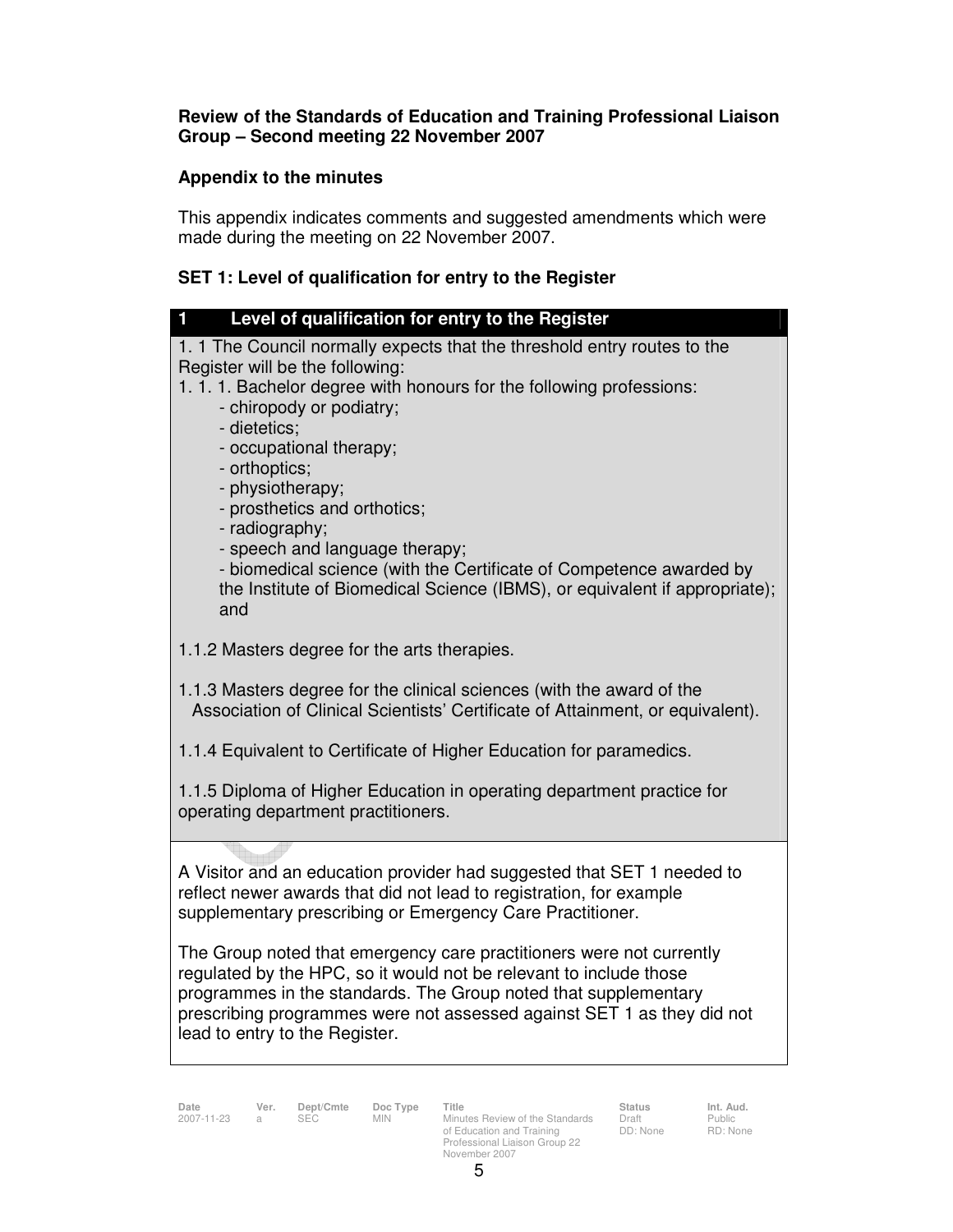The Group noted that the HPC was currently consulting on the threshold level of entry for applied psychologists, if that profession became regulated by the HPC. The Group agreed that it should ensure that the SETs were suitably worded for all professions currently regulated by the HPC and for those professions which might become regulated in the near future, such as applied psychologists.

**Date Ver. Dept/Cmte Doc Type Title Status Int. Aud.**

Date Ver. Dept/Cmte Doc Type Title<br>2007-11-23 a SEC MIN Minutes Review of the Standards of Education and Training Professional Liaison Group 22 November 2007

Draft DD: None

Public RD: None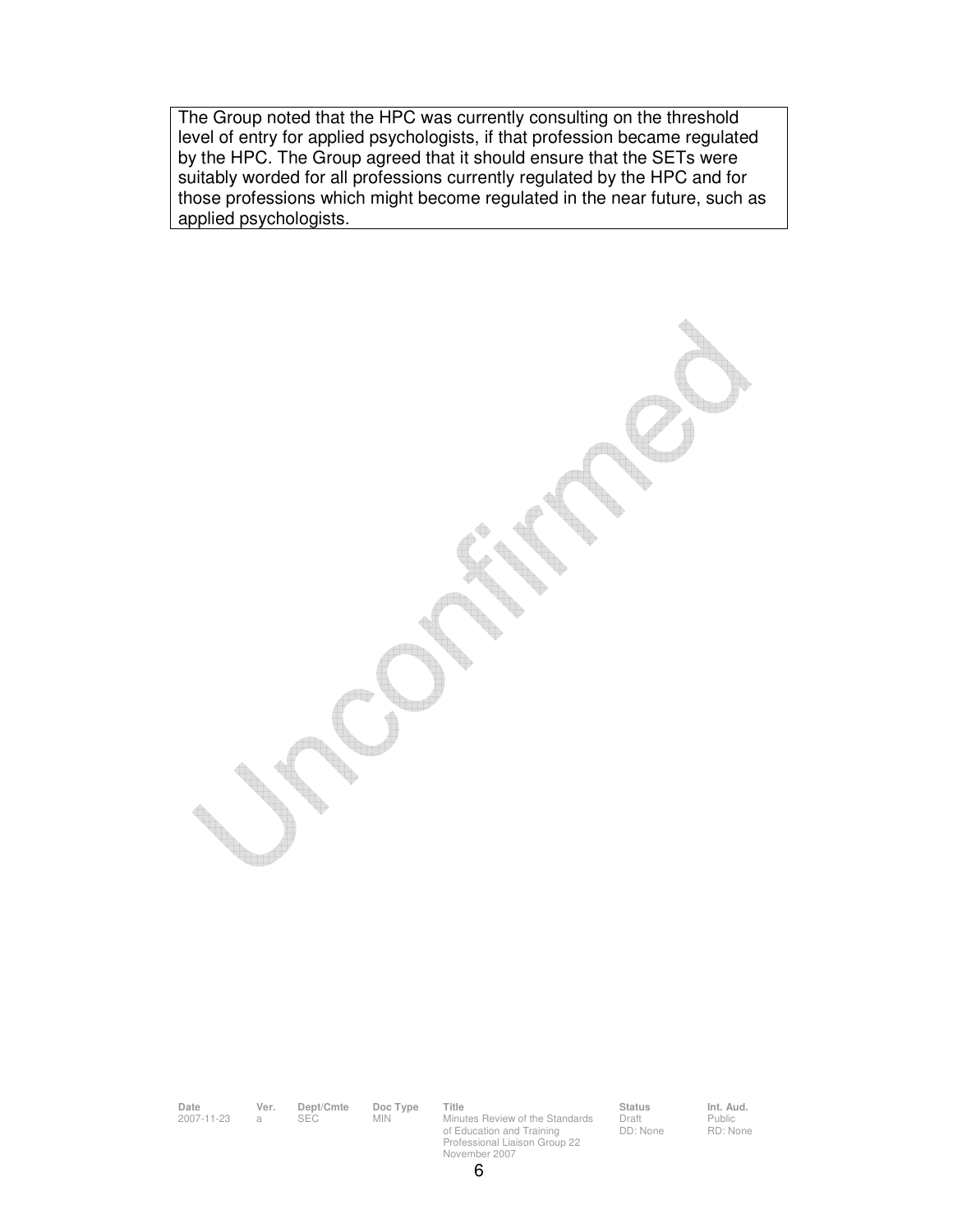### **SET 2: Programme admissions**

#### **2 Programme admissions**

The admissions procedures must:

2.1. give both the applicant and the education provider the information they require to make an informed choice about whether to make or take up the offer of a place on a programme;

The Group agreed that guidance on the SETs should be revised to encourage applicants and education providers to provide and receive the necessary information.

### **2 Programme admissions**

The admissions procedures must:

- 2.2 apply selection and entry criteria, including:
	- 2.2.1 evidence of a good command of written and spoken English;

The Group suggested that this standard should be amended to refer to students being able to 'engage' in delivery of the programme.

The Group noted that a Visitor had pointed out that many education providers did not interview for selection. The Group noted that education providers were not required to conduct interviews.

### **2 Programme admissions**

The admissions procedures must:

- 2.2 apply selection and entry criteria, including:
	- 2.2.2 criminal convictions checks;

A Visitor had stated that the standard should require an enhanced Criminal Records Bureau check. The Group noted that this would not possible as the Criminal Records Bureau only operated in England and Wales. The equivalent organisations in the other home countries were Disclosure Scotland and the Police Service of Northern Ireland.

A practice placement provider had asked whether there should there be criteria that stated if criminal convictions were subsequent to admission to the programme, this would preclude completion of the course. The Group agreed that a criminal conviction would not preclude completion, which would be dependent on the seriousness of the conviction.

**Date Ver. Dept/Cmte Doc Type Title Status Status Int. Aud.**<br>
2007-11-23 a SEC MIN Minutes Review of the Standards Draft Public Minutes Review of the Standards of Education and Training Professional Liaison Group 22 November 2007

Draft DD: None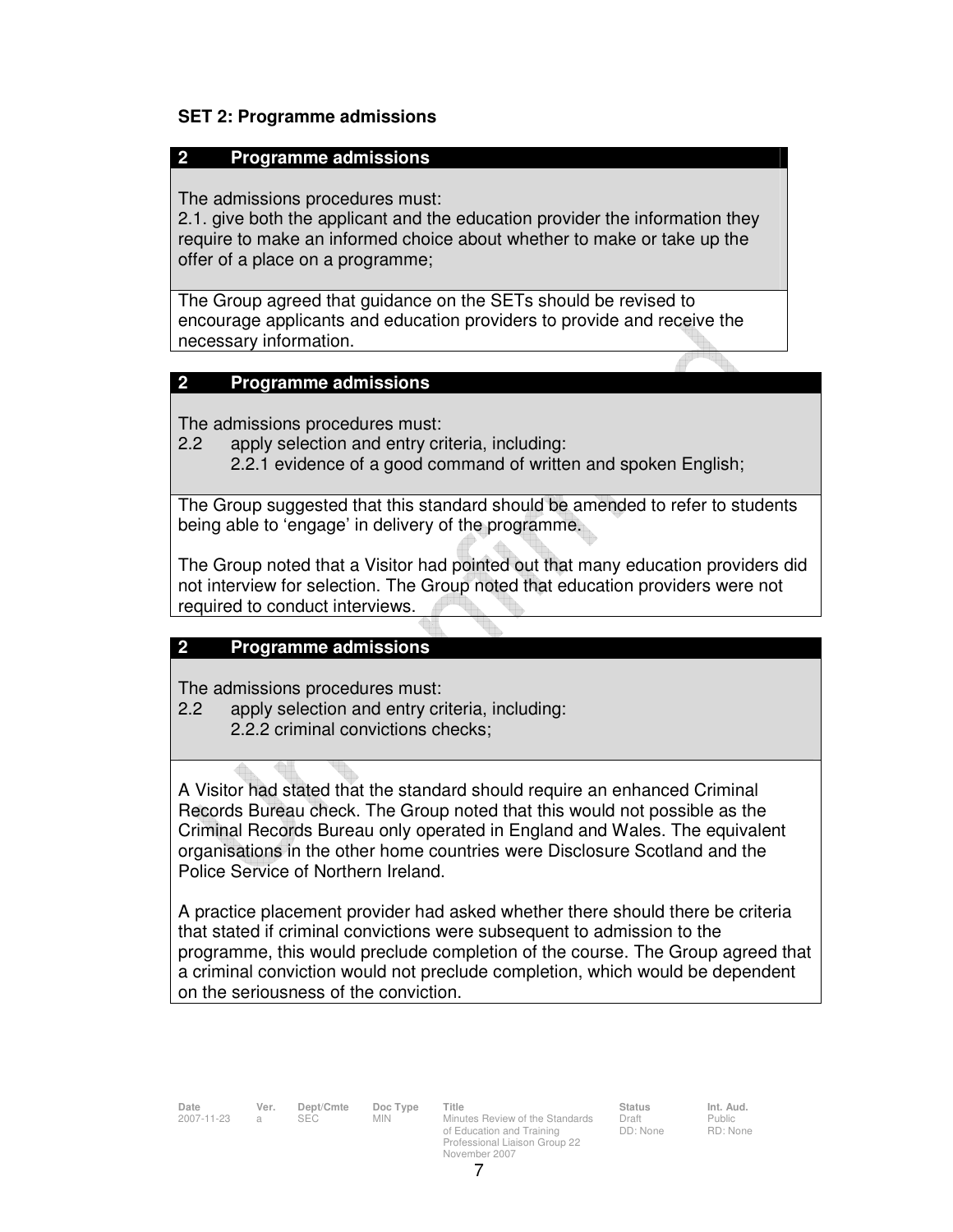### **2 Programme admissions**

The admissions procedures must:

- 2.2 apply selection and entry criteria, including:
	- 2.2.3 compliance with any health requirements;

An education provider had requested a standard that ensured health requirements were non discriminatory and only applied where the public needs protection. The Group noted that the Disability Discrimination Act or other current legislation might have implications for this standard.

### **2 Programme admissions**

The admissions procedures must:

2.2 apply selection and entry criteria, including: 2.2.4 appropriate academic and/or professional entry standards;

An education provider had felt there should be an additional standard requiring a basic level of competence in maths. The Group agreed that guidance on the standard could mention literacy and numeracy.

### **2 Programme admissions**

The admissions procedures must:

2.2 apply selection and entry criteria, including:

2.2.5 Accreditation of Prior Learning and other inclusion mechanisms.

A Visitor and education provider had stated that some programmes could not or did not accept AP(E)L and therefore the wording should be changed to 'where appropriate' or 'normally'. The Group noted that no revision was necessary, as the standard referred to AP(E)L alongside 'other inclusion mechanisms'.

The Group suggested that this standard could be included as a separate bullet point under SET 2.2.4.

| Date       | Ver.           | Dept/Cmte | Doc Type   | Title                                                                                                          | <b>Status</b>     | Int. Aud.          |
|------------|----------------|-----------|------------|----------------------------------------------------------------------------------------------------------------|-------------------|--------------------|
| 2007-11-23 | $\mathfrak{a}$ | SEC.      | <b>MIN</b> | Minutes Review of the Standards<br>of Education and Training<br>Professional Liaison Group 22<br>November 2007 | Draft<br>DD: None | Public<br>RD: None |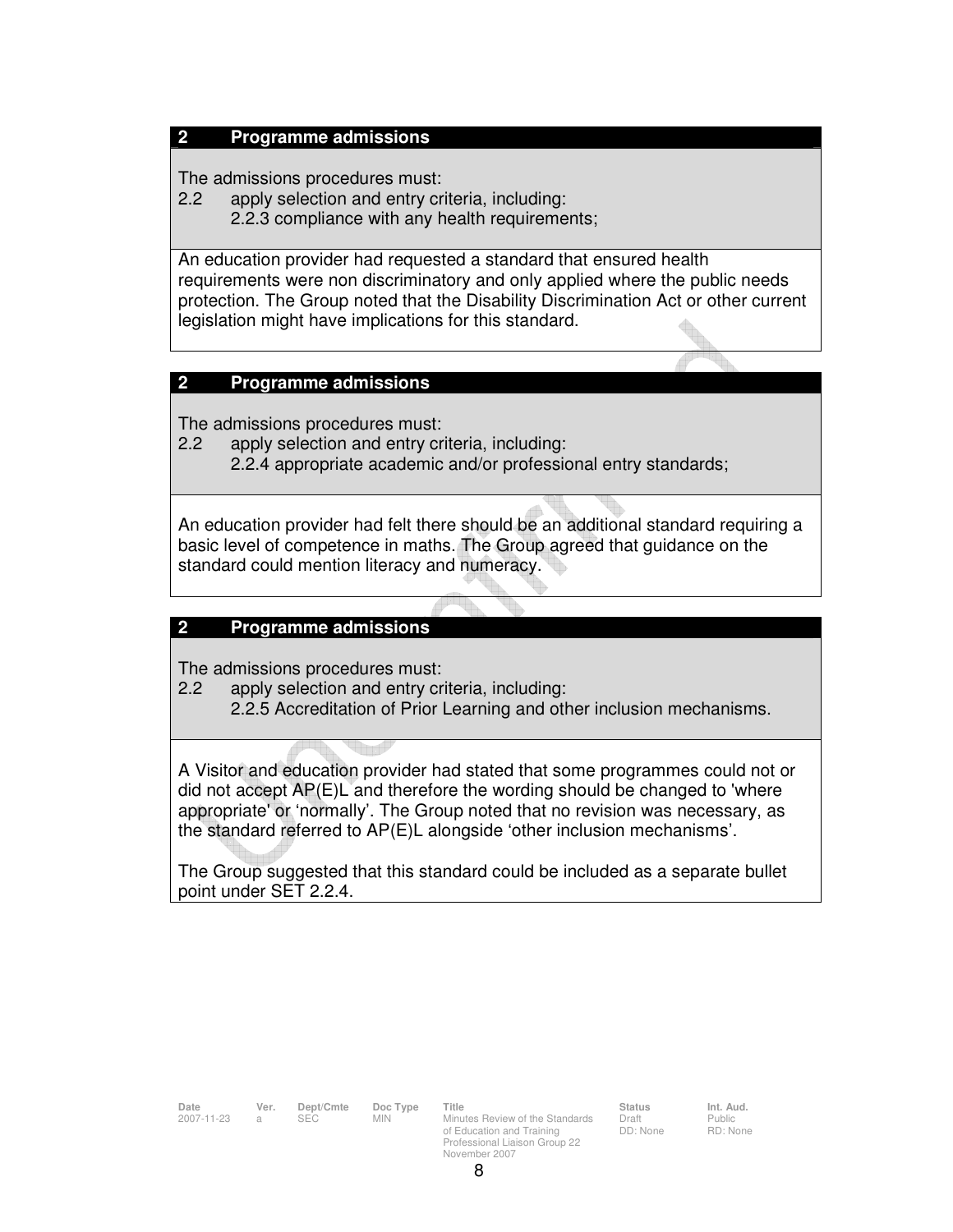#### **2 Programme admissions**

The admissions procedures must:

2.3 ensure that the education provider has an equal opportunities and antidiscriminatory policy in relation to candidates and students, together with an indication of how this will be implemented and monitored.

**Date Ver. Dept/Cmte Doc Type Title Status Int. Aud.** Date Ver. Dept/Cmte Doc Type Title<br>2007-11-23 a SEC MIN Minutes Review of the Standards of Education and Training Professional Liaison Group 22 November 2007

Draft DD: None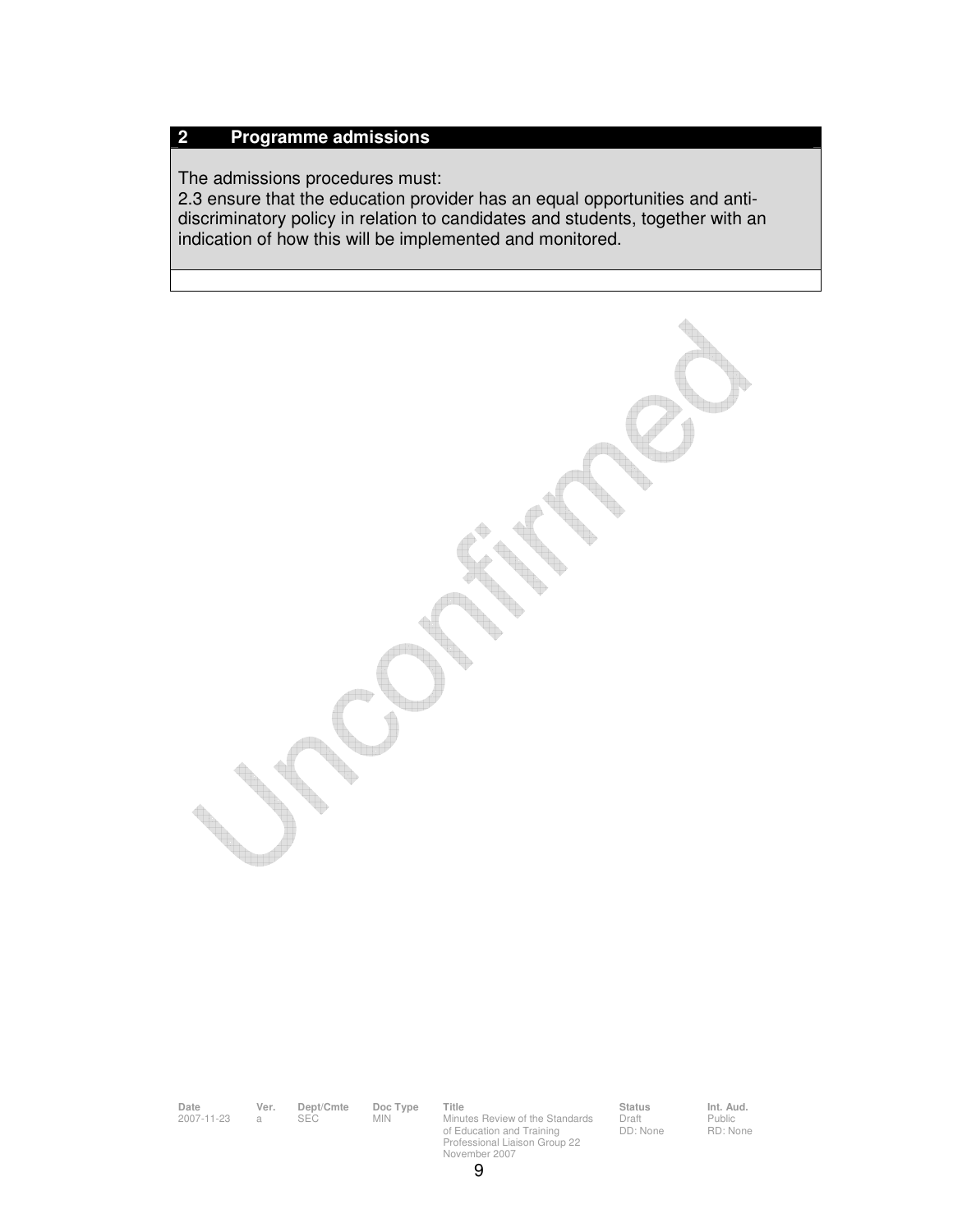### **SET 3: Programme management and resource standards**

The group noted that, at its meeting on 13 September 2007, it had been suggested that health and character checks should be maintained during the programme. In discussion, it was suggested that the guidance on the SETs should address this issue, perhaps by indicating that checks should be carried out in the programme at 'appropriate times'.

The Group agreed that the standard should be re-drafted and re-ordered as indicated below.

The Group also agreed that the Executive should consider whether there should be a standard requiring education providers to have a fitness to practise process in place.

### **3 Programme management and resource standards**

3.1 The programme must have a secure place in the education provider's business plan.

A Visitor had suggested that 'and education funders business plan' should be added to recognise Strategic Health Authority involvement. However, the Group noted that not all programmes received funding and that it was the education provider's responsibility to secure funding.

### **3 Programme management and resource standards**

3.2 The programme must be managed effectively.

The Group noted that, at its meeting on 13 September 2007, it had been suggested that the standard should refer to quality assurance processes being in place.

The Group noted a suggestion that there should be a clearer statement about expectations of quality and that the guidance should mention requirements for quality audit. The Group noted that monitoring and quality assurance was different from effective management and that not all education providers had quality assurance systems. The Group agreed that the Executive should draft an appropriate standard for consideration at the next meeting.

**Date Ver. Dept/Cmte Doc Type Title Status Status Int. Aud.**<br>
2007-11-23 a SEC MIN Minutes Review of the Standards Draft Public Minutes Review of the Standards of Education and Training Professional Liaison Group 22 November 2007

Draft DD: None Public RD: None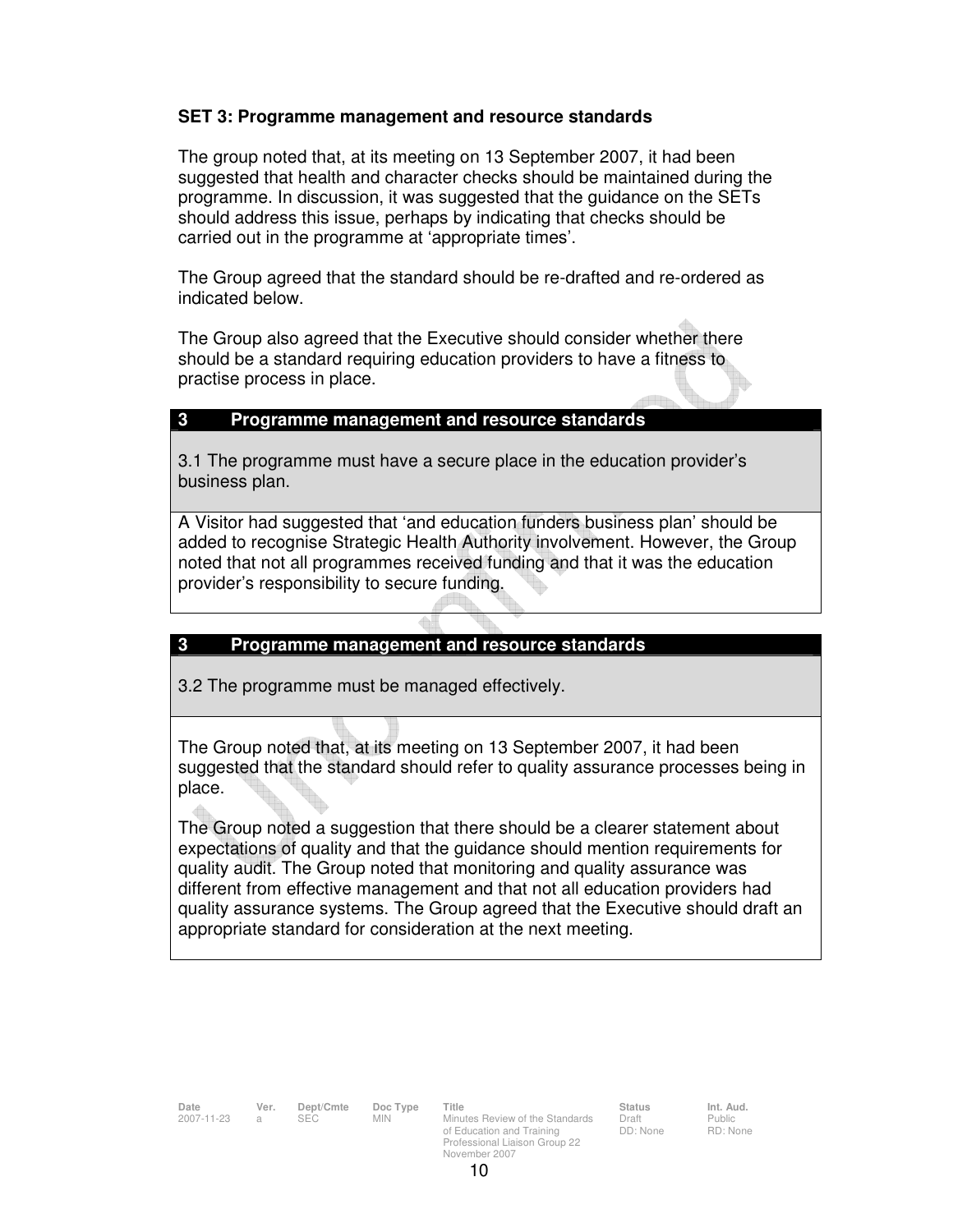### **3 Programme management and resource standards**

3.3 There must be a named programme leader who has overall responsibility for the programme and who should be either on the relevant part of the HPC Register or otherwise appropriately qualified and experienced.

The Group noted that programme leaders did not have to be registered with the HPC.

The Group noted that there were several different terms used instead of 'programme leader', such as 'team leader' and 'co-ordinator'. The Group agreed that the standard should be redrafted with a phrase such as '...a named person who has overall responsibility for the programme and who...'. The Group agreed that the standard should require that the programme leader should be appropriately qualified and experienced and from the relevant part of the Register.

## **3 Programme management and resource standards**

3.4 There must be an adequate number of appropriately qualified and experienced staff in place to deliver an effective programme.

An education provider and a Visitor had felt there should be a stated staff/student ratio. The Group noted that the HPC had no powers to require a certain ratio.

The Group felt that it was not necessary to include 'in place' in the standard but that the guidance should explain the standard, including how it related to external contractors and to staff actually in post. The Group agreed that 'adequate' needed to be defined in the guidance.

A Visitor had suggested that the guidance should indicate that administrative and technical support could be included. The Group did not feel that this was necessary.

### **3 Programme management and resource standards**

3.5 Subject areas must be taught by staff with relevant specialist expertise and knowledge.

The Group noted that at its meeting on 13 September, it had been suggested that the standard could be amended to read '…appropriate specialist expertise and knowledge.' The Group felt that the proposed change had the same meaning as the existing wording and was therefore not necessary.

**Date Ver. Dept/Cmte Doc Type Title Status Status Int. Aud.**<br>2007-11-23 a SEC MIN Minutes Review of the Standards Draft Public Minutes Review of the Standards of Education and Training Professional Liaison Group 22 November 2007

Draft DD: None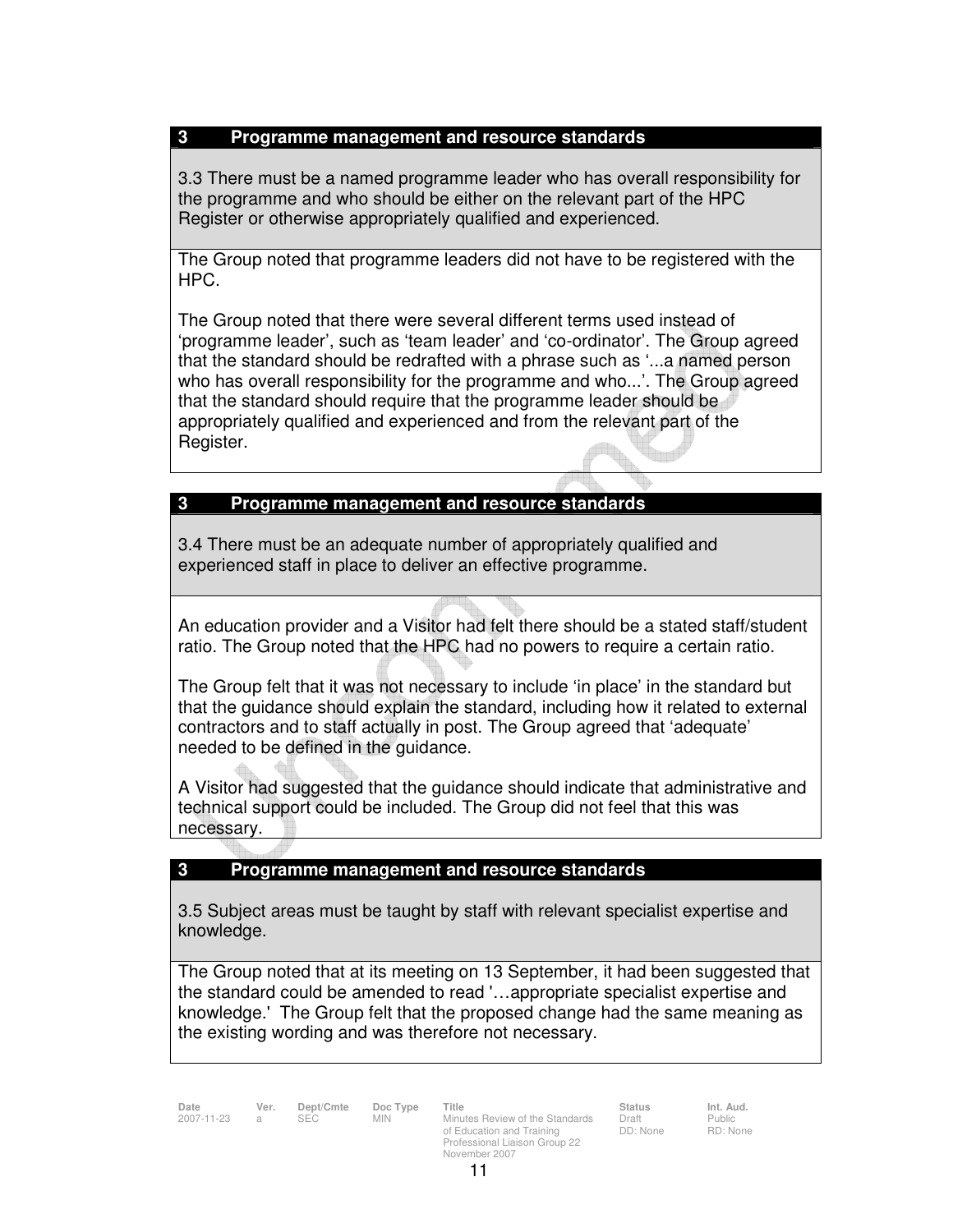The Group felt that it would not be necessary for the guidance to include case studies about clinical specialisms. The Group agreed that the guidance should not be too long.

#### **3 Programme management and resource standards**

3.6 A programme for staff development must be in place to ensure continuing professional and research development.

The Group agreed that the guidance on the standards should mention the HPC's standards for continuing professional development. It was also suggested that guidance should refer to maintaining skills appropriate to their role.

### **3 Programme management and resource standards**

3.7 The resources to support student learning in all settings must be used effectively.

The Group agreed that this standard should be combined with 3.12, but the two sentences should be listed as two separate bullet points. The Group agreed that the guidance should clearly set out the differences between 3.7 and 3.12.

The Group noted that virtual education environments were increasingly being used in some professions to replace practise-based learning, although this did not affect all of the professions regulated by the HPC. The Group agreed that the Executive should re-draft the standard and check that the re-drafted version covered any new developments in education, such as virtual education environments.

| Date       | Ver. | Dept/Cmte | Doc Type | Title                           | <b>Status</b> | Int. Aud. |
|------------|------|-----------|----------|---------------------------------|---------------|-----------|
| 2007-11-23 |      | SEC.      | MIN.     | Minutes Review of the Standards | Draft         | Public    |
|            |      |           |          | of Education and Training       | DD: None      | RD: Non   |
|            |      |           |          | Professional Liaison Group 22   |               |           |

Public RD: None

November 2007 12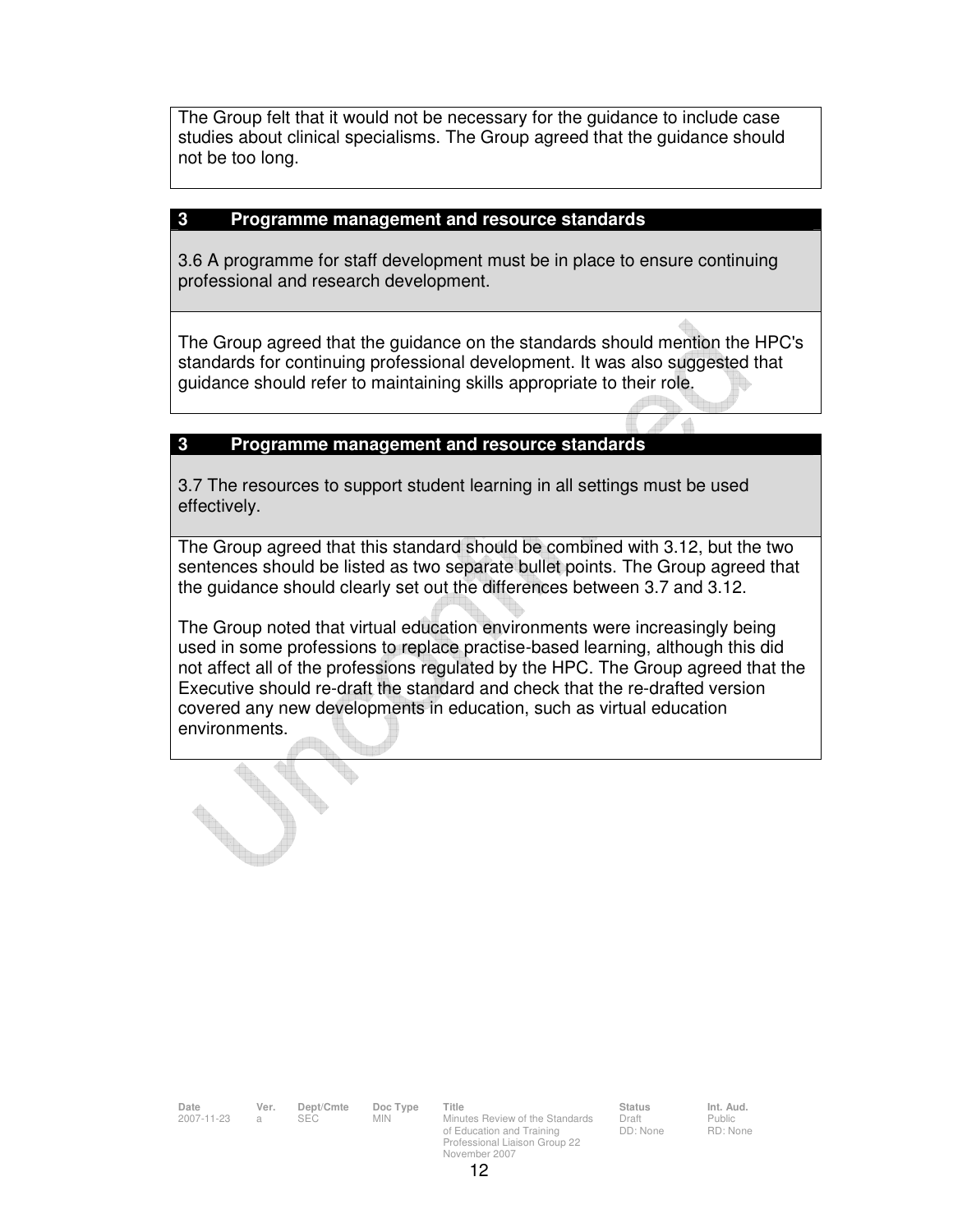### **3 Programme management and resource standards**

3.8 The facilities needed to ensure the welfare and well-being of students must be both adequate and accessible.

The Group agreed that this standard should be combined with 3.10 and that each standard should be listed separately as a bullet point in the combined standard. The Group agreed that they should be separate bullet points because one was ensured by the education provider whilst the other was ensured by the programme.

## **3 Programme management and resource standards**

3.9 Where students participate as patients or clients in practical and clinical teaching, appropriate protocols must be used to obtain their consent.

The Group agreed with a suggestion made at the meeting on 13 September 2007 that guidance should address the variation in practice within education providers.

### **3 Programme management and resource standards**

3.10 A system of academic and pastoral student support must be in place.

The Group agreed to combine this standard with 3.8 (see discussion above).

## **3 Programme management and resource standards**

3.11 Throughout the course of the programme, the education provider must have identified where attendance is mandatory and must have associated monitoring mechanisms in place.

The Group agreed that the last section of the guidance on this standard should read 'The Visitors will want to be assured that your requirements…' rather than 'probably want to be assured'.

## **3 Programme management and resource standards**

3.12 The resources provided, both on and off site, must adequately support the required learning and teaching activities of the programme.

### The Group agreed to combine this standard with 3.7 (see discussion above).

**Date Ver. Dept/Cmte Doc Type Title Status Status Int. Aud.**<br>
2007-11-23 a SEC MIN Minutes Review of the Standards Draft Public Minutes Review of the Standards of Education and Training Professional Liaison Group 22 November 2007

Draft DD: None Public RD: None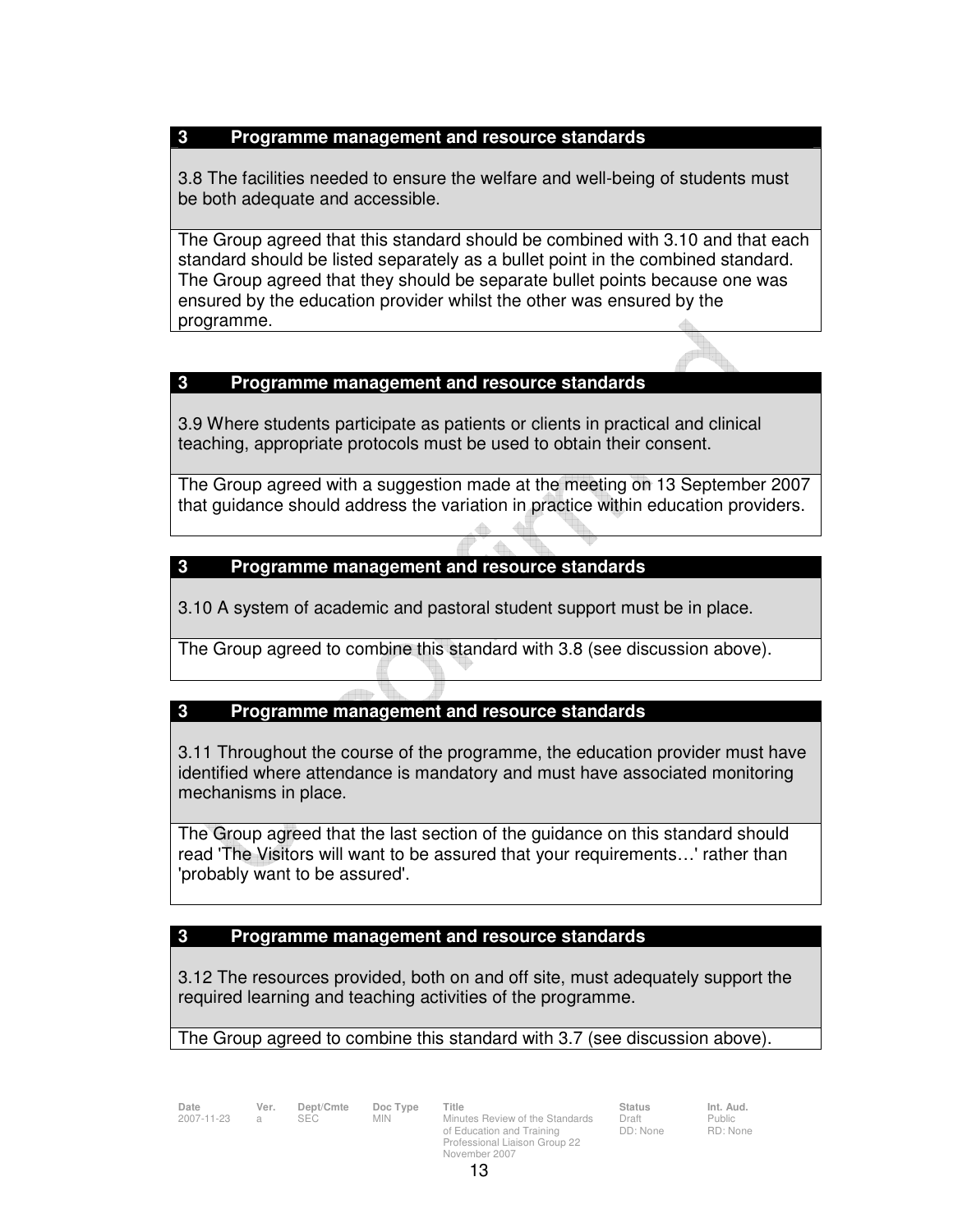#### **3 Programme management and resource standards**

3.13 The learning resources, including the stock of periodicals and subject books, and IT facilities, including internet access, must be appropriate to the curriculum and must be readily available to students and staff.

The Group noted a suggestion from the meeting on 13 September 2007 that the term 'IT facilities' was out of date and should be replaced with another term such as 'e-learning', 'appropriate technology' or 'ICT'. The Group agreed that 'IT facilities' was a phrase which was still widely understood and that the guidance could expand on what this meant, referring to the other terms used.

In addition, the Group felt that the guidance should also make it clear that learning resources, including IT facilities and internet access, should be readily available wherever the student was.

It was agreed that this SET should be linked together with the other SETs that were about resources.

**Date Ver. Dept/Cmte Doc Type Title Status Int. Aud.** 2007-11-23 a SEC MIN Minutes Review of the Standards

of Education and Training Professional Liaison Group 22 November 2007

Draft DD: None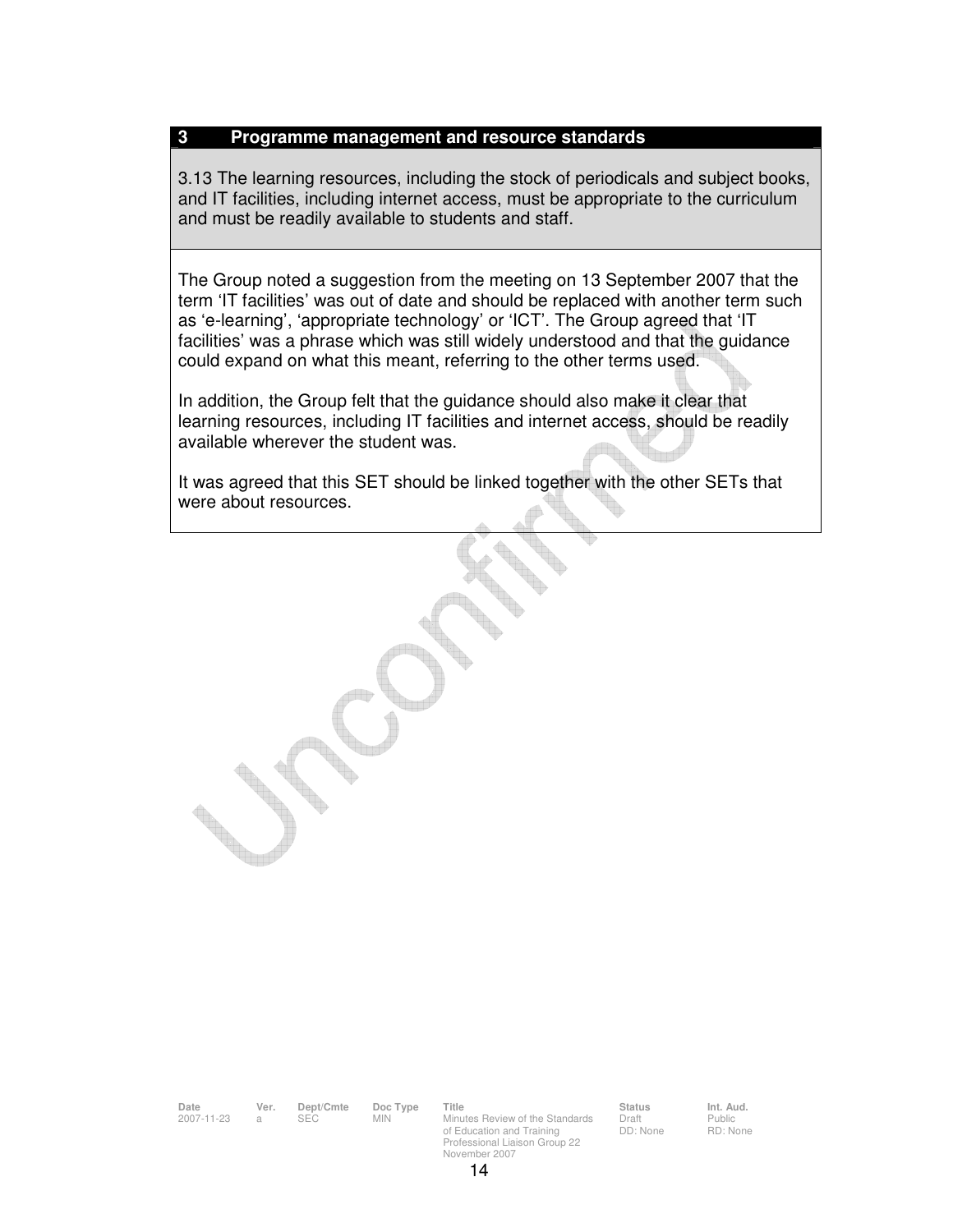## **SET 4: Curriculum standards**

The Group noted that, at its meeting on 13 September 2007, it had been suggested that there should be an additional standard under SET 4 for the curriculum to require the students to be aware of the HPC's Standards of Conduct, Performance and Ethics. The Group agreed that the Executive should draft a standard for consideration at the next meeting.

The Group noted that an education provider had stated that the interface between professional body standards in relation to curriculum and the HPC curriculum frameworks could be clarified. The education provider had felt there should be a single document agreed by the HPC and the professional body which programmes would use to develop and monitor curriculum. The Group agreed that it was inappropriate for a regulator to do this. However, the guidance on the SETs could indicate that professional bodies were usually able to advise education providers about the curriculum.

## **4 Curriculum standards**

4.1 The learning outcomes must ensure that those who successfully complete the programme meet the Standards of Proficiency for their part of the Register.

The Group noted that there had been no comments on this standard.

### **4 Curriculum standards**

4.2 The programme must reflect the philosophy, values, skills and knowledge base as articulated in the curriculum guidance for the profession.

The Group noted that the wording assumed that curriculum guidance had been produced by a professional body, but in reality this varied between professions. The Group agreed that the standard should be amended to read 'The programme should reflect...' The Group agreed that the guidance should make it clear that professional bodies did not always produce curriculum guidance.

The Group agreed that that the standard should be amended to refer to 'philosophy, core values, skills and knowledge base...'.

### **4 Curriculum standards**

4.3 Integration of theory and practice must be central to the curriculum to enable safe and effective practice.

The Group noted a suggestion from the meeting on 13 September 2007 that the standard should be clarified as follows:

**Date Ver. Dept/Cmte Doc Type Title Status Status Int. Aud.**<br>
2007-11-23 a SEC MIN Minutes Review of the Standards Draft Public Minutes Review of the Standards of Education and Training Professional Liaison Group 22 November 2007

Draft DD: None Public RD: None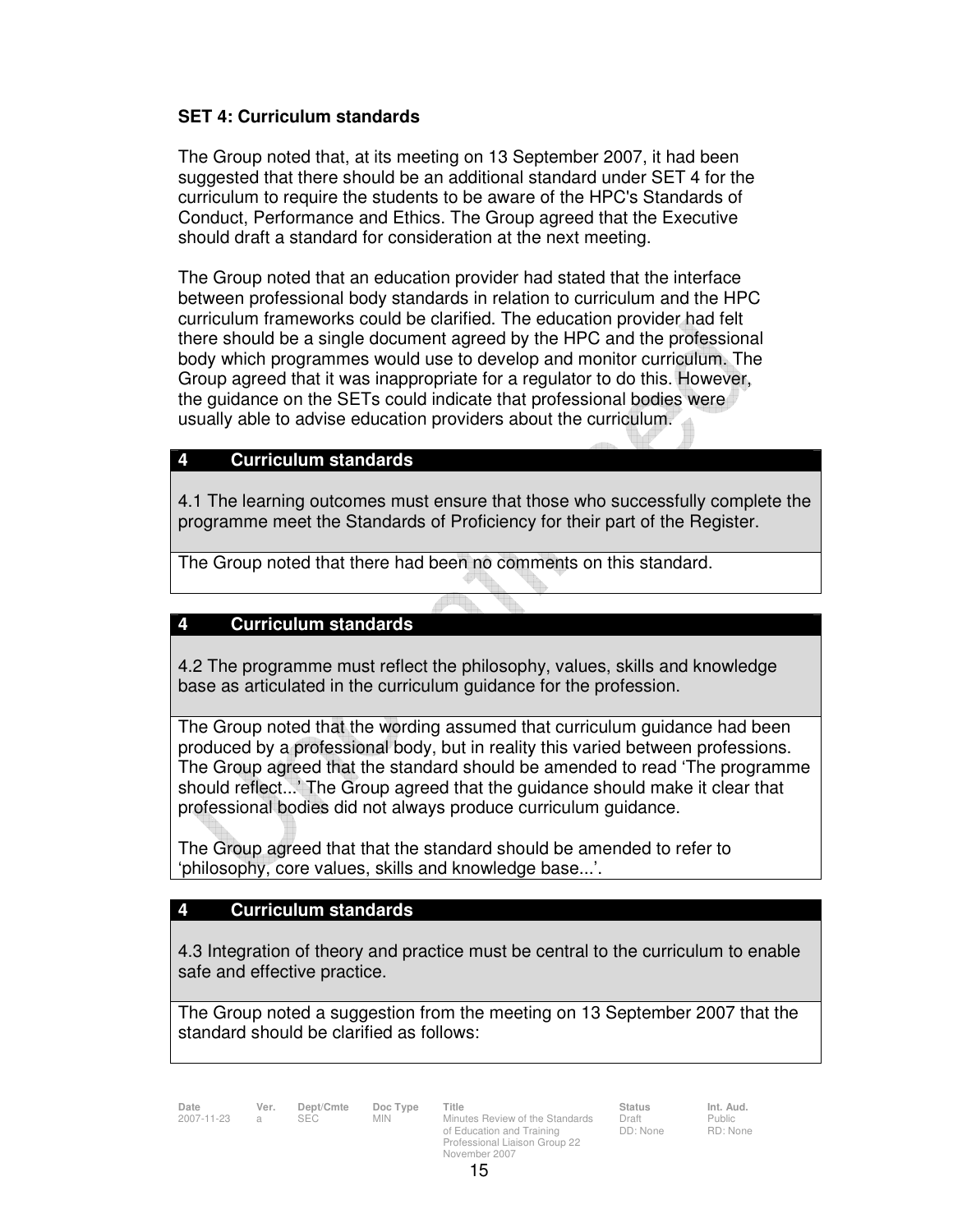'Ensure effective integration of theory and practice is central to the curriculum to enable the development of safe and effective practice. '

The Group agreed that the guidance should explain that theory and practice should be integrated.

The Group also felt that the wording 'to enable safe and effective practice' was unnecessary and could be removed.

### **4 Curriculum standards**

4.4 The curriculum must remain relevant to current practice.

The Group discussed whether it would be appropriate for the standard to encourage education providers to aspire to develop the profession and practice. It was suggested that the standard should refer to 'current and future practice'. However, the Group agreed that 'future practice' was (by definition) an unknown and that the phrase 'current practice' would include recent developments in a profession.

#### **4 Curriculum standards**

4.5 The delivery of the programme must assist autonomous and reflective thinking, and evidence based practice.

The Group agreed that the standard should be divided into two separate requirements, because evidence based practice was different to autonomous and reflective thinking. The Group agreed that the Executive should draft revised standards for consideration at the next meeting.

#### **4 Curriculum standards**

4.6 The range of learning and teaching approaches used must be appropriate to the subjects in the curriculum.

The Group agreed that the standard should be amended to refer to '…must be appropriate to the effective delivery of the curriculum.'

#### **4 Curriculum standards**

4.7 Where there is inter-professional learning the profession-specific skills and knowledge of each professional group must be adequately addressed.

**Date Ver. Dept/Cmte Doc Type Title Status Status Int. Aud.**<br>2007-11-23 a SEC MIN Minutes Review of the Standards Draft Public Minutes Review of the Standards of Education and Training Professional Liaison Group 22 November 2007

Draft DD: None Public RD: None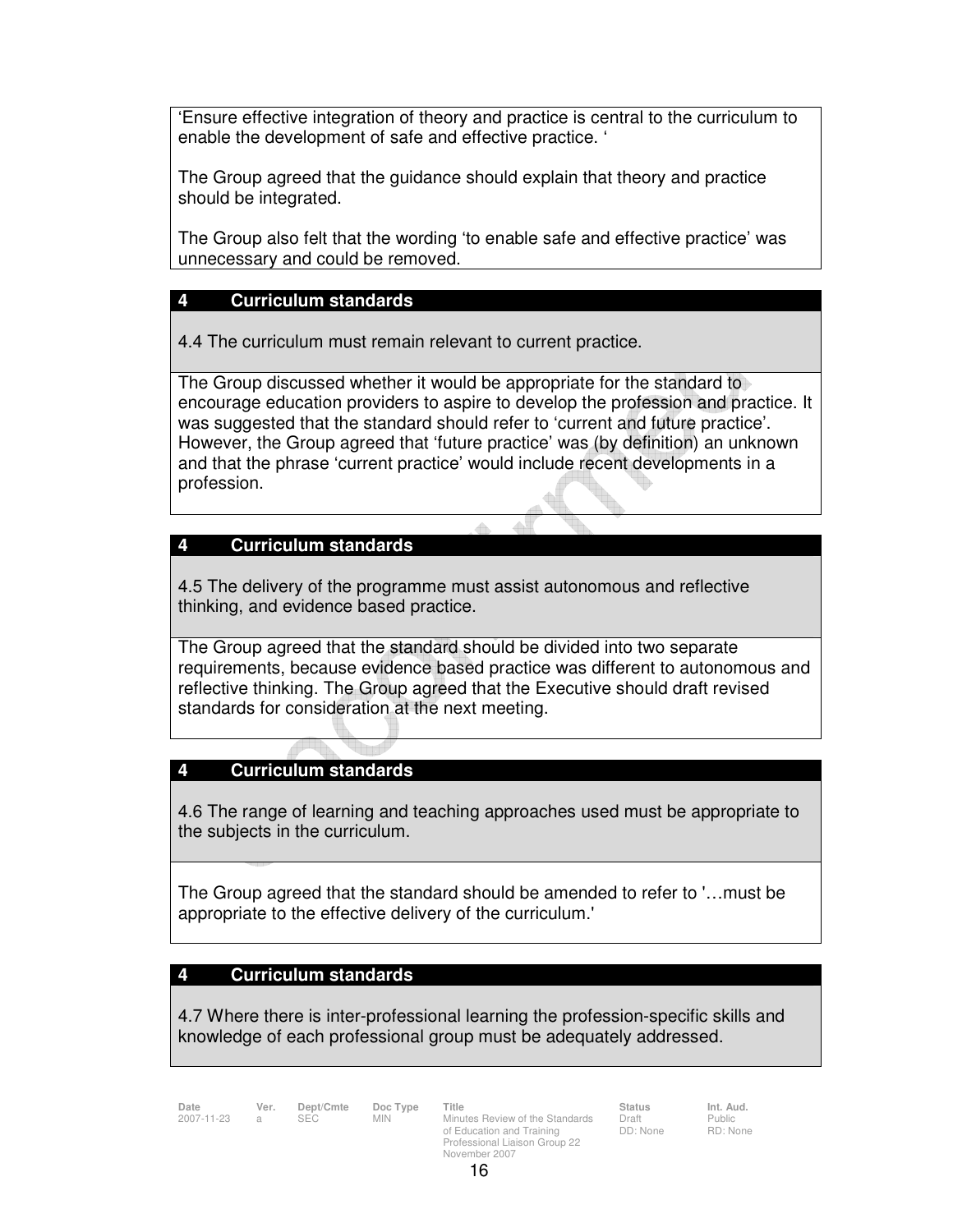The Group agreed that 'Where' should be changed to 'When' at the start of the standard.

The Group noted a suggestion from the previous meeting that guidance should stress that opportunities for inter-professional learning should be actively sought and promoted, where the learning of profession specific skills and knowledge of each professional group were not compromised.

The Group agreed that the guidance should encourage inter-professional learning 'where appropriate' but that it should not be, and could not be, mandatory for all professions.

**Date Ver. Dept/Cmte Doc Type Title Status Int. Aud.**

2007-11-23 a SEC MIN Minutes Review of the Standards of Education and Training Professional Liaison Group 22 November 2007

Draft DD: None

Public RD: None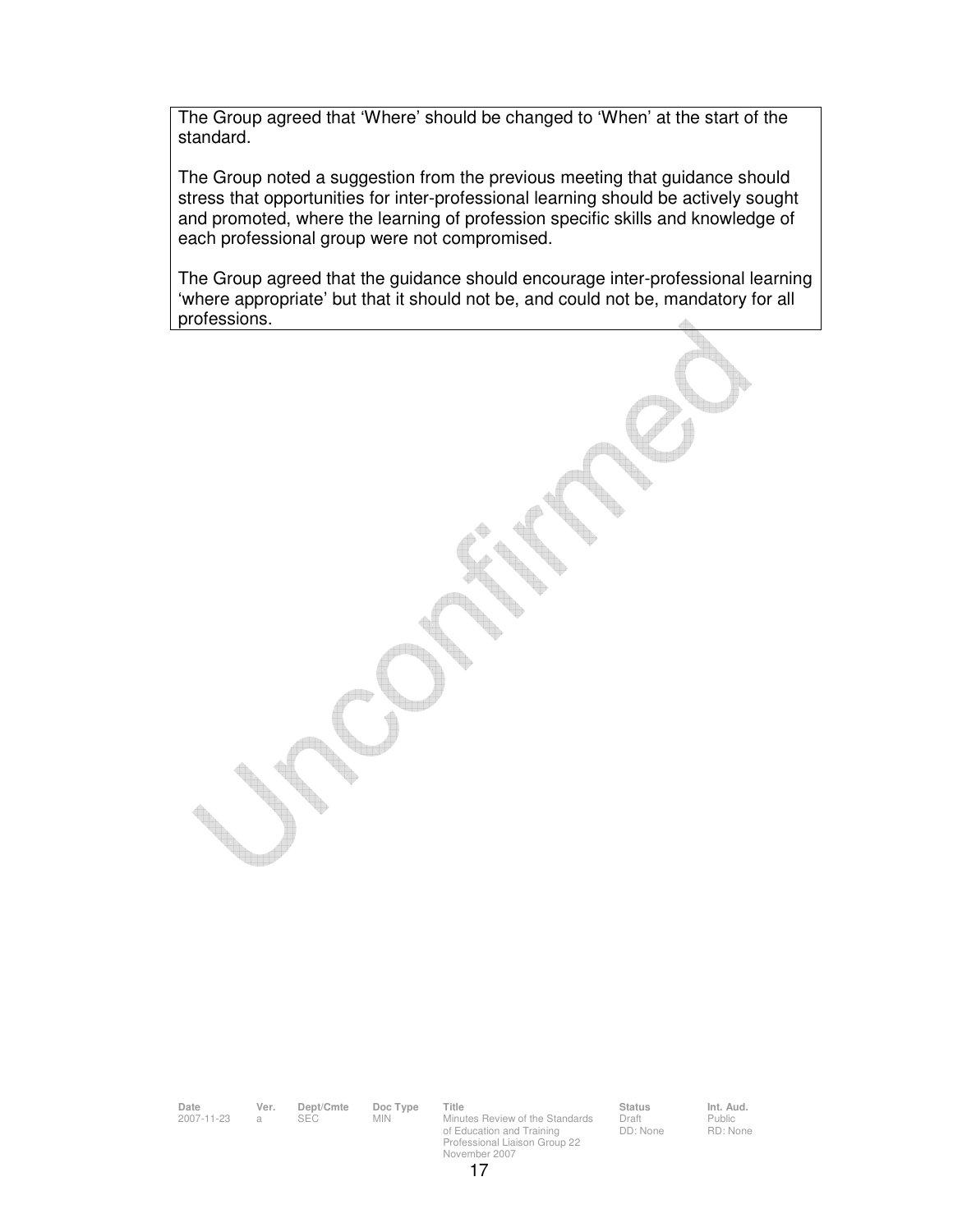### **SET 5: Practice placements standards**

The Group discussed whether it should take into account the different models of practice placements used in professions which might become regulated by the HPC, such as applied psychologists. The Group agreed that, as far as possible, the standard should be drafted in general terms. The Group noted that the guidance could expand on the term 'practice placement'.

The Group noted that any changes to the SETs would be the subject of a public consultation and the consultation document could specifically ask whether the standards were appropriate for new professions.

The Group agreed that parts of SET 5 should be combined, as discussed below. The Group agreed to review the re-drafted standard at its next meeting and consider whether it should be re-ordered.

### **5 Practice placements standards**

5.1 Practice placements must be integral to the programme.

The Group agreed that the guidance should clarify what was meant by 'integral to the programme'. The Group agreed that the guidance could refer to external guidance and frameworks relating to practice placements, but the HPC could not require compliance with guidance published by other organisations.

### **5 Practice placements standards**

5.2 There must be an adequate number of appropriately qualified and experienced staff at the placement.

The Group noted that an education provider had felt there should be a definition of 'adequate' placement staff and level of practice. The Group felt that the HPC could not state specific numbers, but it might be appropriate for the guidance to expand on the phrases 'adequate number' and 'appropriately qualified'.

### **5 Practice placements standards**

5.3 The practice placement settings must provide: 5.3.1 a safe environment;

The Group agreed that the guidance should expand on this standard, giving examples of risks (e.g. physical work and manual handling training).

**Date Ver. Dept/Cmte Doc Type Title Status Status Int. Aud.**<br>
2007-11-23 a SEC MIN Minutes Review of the Standards Draft Public Minutes Review of the Standards of Education and Training Professional Liaison Group 22 November 2007

Draft DD: None Public RD: None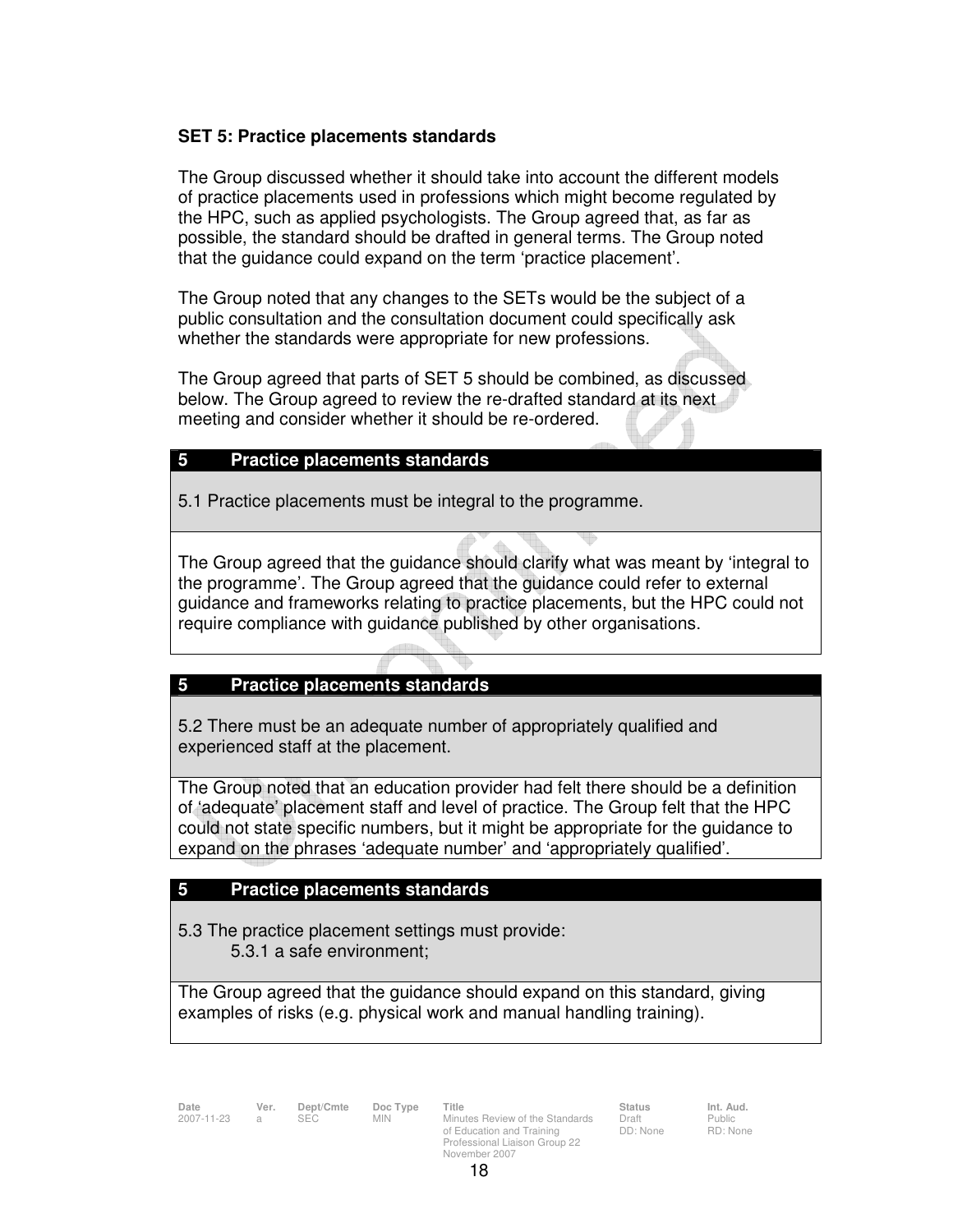### **5 Practice placements standards**

5.3 The practice placement settings must provide: 5.3.2 safe and effective practice.

The Group felt that this area was already covered in 5.4 and SET 5.3.2 should therefore be deleted. This would mean that the standard could be renumbered to '5.3'.

### **5 Practice placements standards**

5.4 Learning, teaching and supervision must be designed to encourage safe and effective practice, independent learning and professional conduct.

The Group noted a suggestion that a SWOT (Strengths, Weaknesses, Opportunities and Threats) analysis style should be used before each placement, along with risk analysis. The Group agreed that the HPC could not be prescriptive to this level of detail.

The Group agreed that the phrase 'be designed to' was unnecessary and should be deleted.

### **5 Practice placements standards**

5.5 The number, duration and range of placements must be appropriate to the achievement of the learning outcomes.

The Group agreed that, given its importance, this standard should be placed as 5.2.

### **5 Practice placements standards**

5.6 The education provider must maintain a thorough and effective system for approving and monitoring all placements.

The Group noted a comment from the previous meeting that guidance should emphasise regular monitoring of all placements and be strengthened on policies for dealing with placements where difficulties arose. The Group agreed that the guidance should emphasise that the education provider was ultimately responsible.

### **5 Practice placements standards**

5.7 Students and practice placement educators must be fully prepared for placement which will include information about and understanding of the following:

**Date Ver. Dept/Cmte Doc Type Title Status Status Int. Aud.**<br>
2007-11-23 a SEC MIN Minutes Review of the Standards Draft Public Minutes Review of the Standards of Education and Training Professional Liaison Group 22 November 2007

Draft DD: None Public RD: None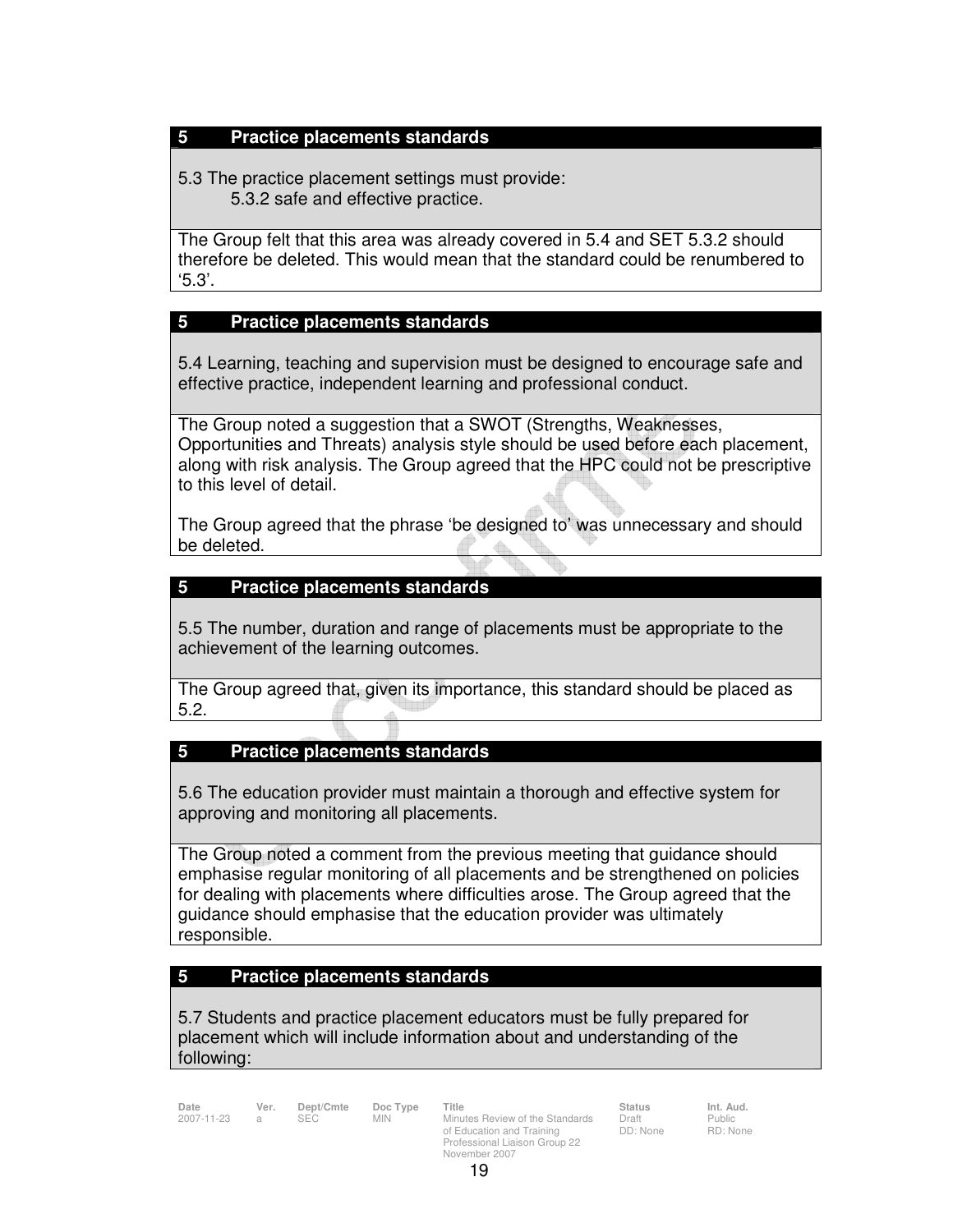- 5.7.1 the learning outcomes to be achieved;
- 5.7.2 timings and the duration of any placement experience and associated records to be maintained;
- 5.7.3 expectations of professional conduct;
- 5.7.4 the assessment procedures including the implications of, and any action to be taken in the case of failure; and
- 5.7.5 communication and lines of responsibility.

The Group noted a suggestion from the previous meeting that there should be an additional standard, requiring a formal agreement between the placement provider and the education provider, so that there was a clear understanding between the parties. The Group agreed that the HPC could not enforce a formal agreement in every placement, but that the guidance on the SETs should suggest a formal agreement as a matter of good practice.

The Group agreed that 5.10 and 5.11 should be combined with SET 5.7 and should refer to practice placement information being available at the appropriate time for both the education provider and students, in an appropriate format.

### **5 Practice placements standards**

5.8 Unless other arrangements are agreed, practice placement educators: 5.8.1 must have relevant qualifications and experience;

The Group noted that a few Visitors felt that more detailed criteria was required, such as a demonstration of Continuing Professional Development and mandatory annual qualification updates. The Group agreed that the HPC could not insist on the latter.

A practice placement provider had suggested that the standard could not insist on all clinical educators having a qualification, otherwise there would be limited numbers of placements. The Group agreed that the standard should be amended to refer to relevant knowledge, skills and experience.

### **5 Practice placements standards**

Unless other arrangements are agreed, practice placement educators: 5.8.2 must be appropriately registered;

The Group noted that sometimes practice placements had to be re-arranged at short notice, due to unforeseen circumstances.

Draft DD: None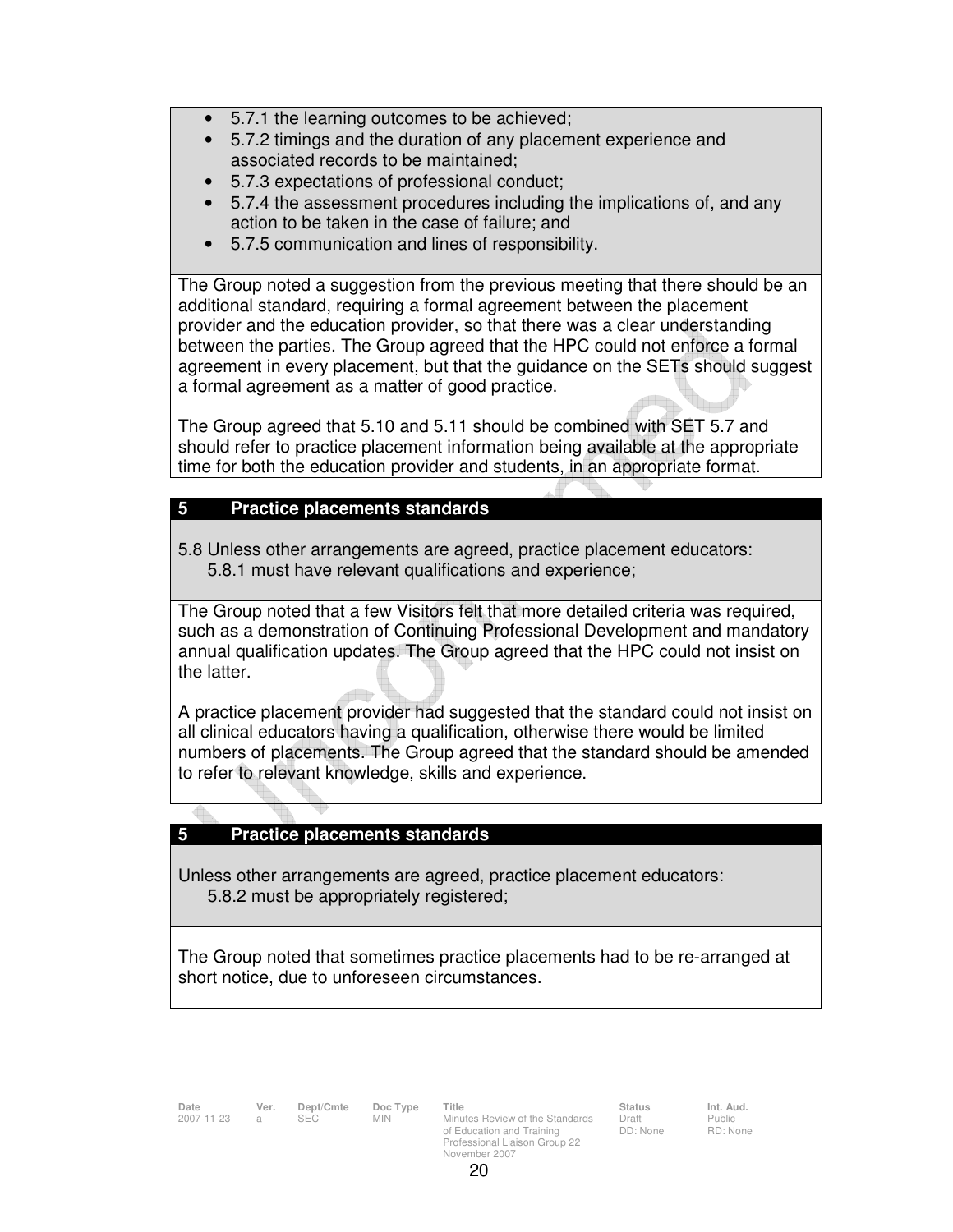### **5 Practice placements standards**

Unless other arrangements are agreed, practice placement educators: 5.8.3 must undertake appropriate practice placement educator training.

The Group agreed that this standard was particularly important and should be retained. It was suggested that it should be amended to state 'must undertake appropriate practice placement educator training or must be able to demonstrate knowledge and skills'. The Group agreed that the standard should be re-drafted and re-considered at the next meeting.

The Group agreed that the guidance should clarify what was meant by 'appropriate'.

### **5 Practice placements standards**

5.9 There must be collaboration between the education provider and practice placement providers.

A student had suggested that placement providers should be involved in the approval of changes to programmes, to ensure that any changes would be appropriate training for clinical practice. The Group felt that this was already covered by the requirements of SET 3.

## **5 Practice placements standards**

5.10 The education provider must ensure necessary information is supplied to practice placement providers.

The Group agreed that this standard should be included as part of 5.7. Please see the discussion above.

## **5 Practice placements standards**

5.11 Practice placement providers must ensure necessary information is available at the appropriate time for both the education provider and students.

The Group agreed that this standard should be included as part of 5.7. Please see the discussion above.

**Date Ver. Dept/Cmte Doc Type Title Status Status Int. Aud.**<br>
2007-11-23 a SEC MIN Minutes Review of the Standards Draft Public

Minutes Review of the Standards of Education and Training Professional Liaison Group 22

Draft DD: None Public RD: None

November 2007 21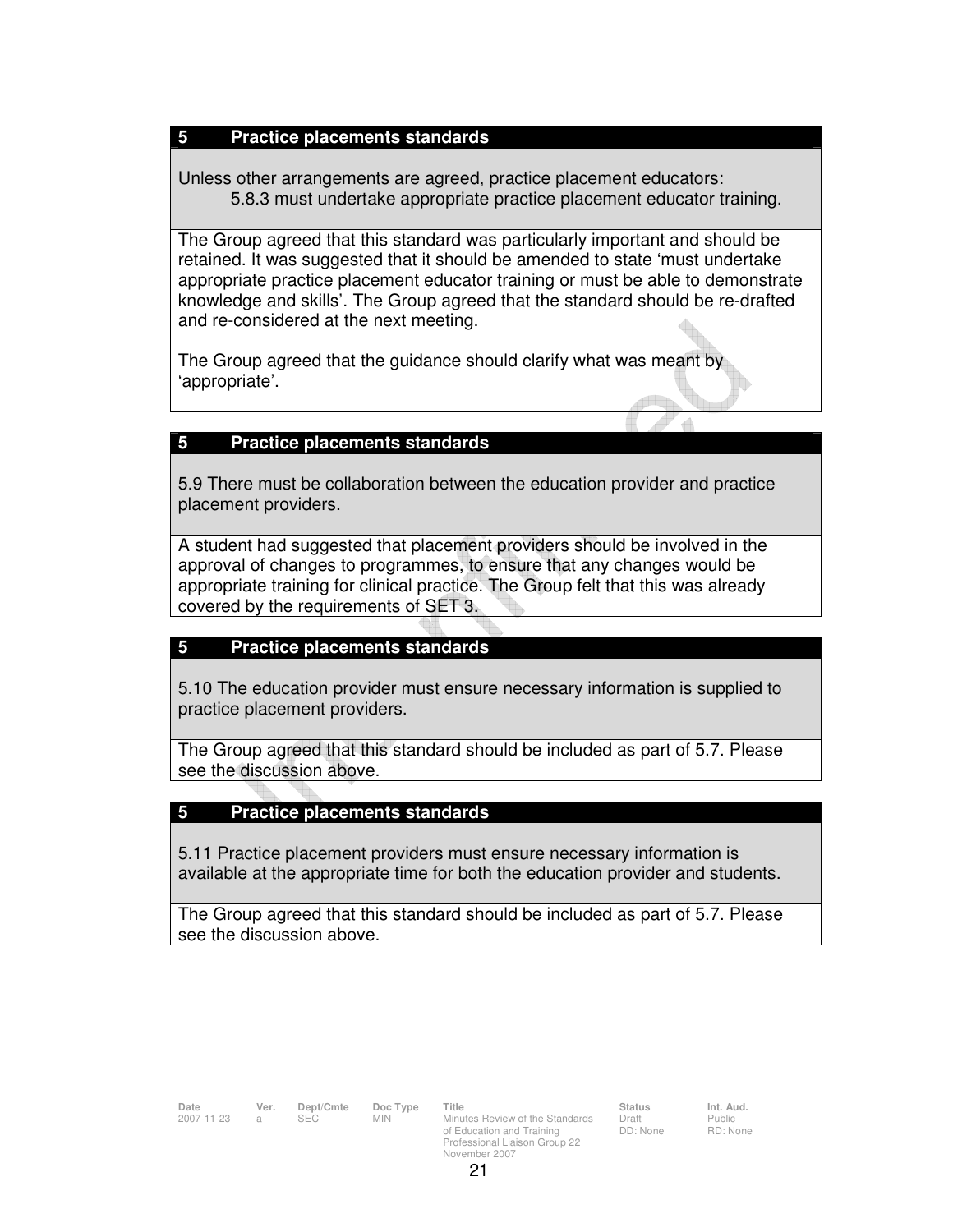#### **5 Practice placements standards**

5.12 A range of learning and teaching methods that respect the rights and needs of patients or clients and colleagues must be in place throughout practice placements.

The Group agreed that the guidance should be amended to read 'The Visitor will want to see evidence…' instead of 'may want to see evidence…'.. The Group agreed that the term 'service users' should be used throughout the SETs, for consistency with the Standards of Proficiency and the Standards of Conduct, Performance and Ethics.

#### **5 Practice placements standards**

5.13 The placement providers must have an equal opportunities and antidiscriminatory policy in relation to students, together with an indication of how this will be implemented and monitored.

The Group noted that a suggestion from the previous meeting that the terminology is out-dated and the standard should instead refer to an 'inclusion' or 'diversity' scheme. The Group agreed that the Executive should check whether the wording was appropriate.

The Group noted that an education provider and a Visitor had both suggested that the standard should be removed, as they felt that all organisations had these policies. The Group agreed that it was important to retain the standard, for clarity.

**Date Ver. Dept/Cmte Doc Type Title Status Int. Aud.**

2007-11-23 a SEC MIN Minutes Review of the Standards of Education and Training Professional Liaison Group 22 November 2007

Draft DD: None Public RD: None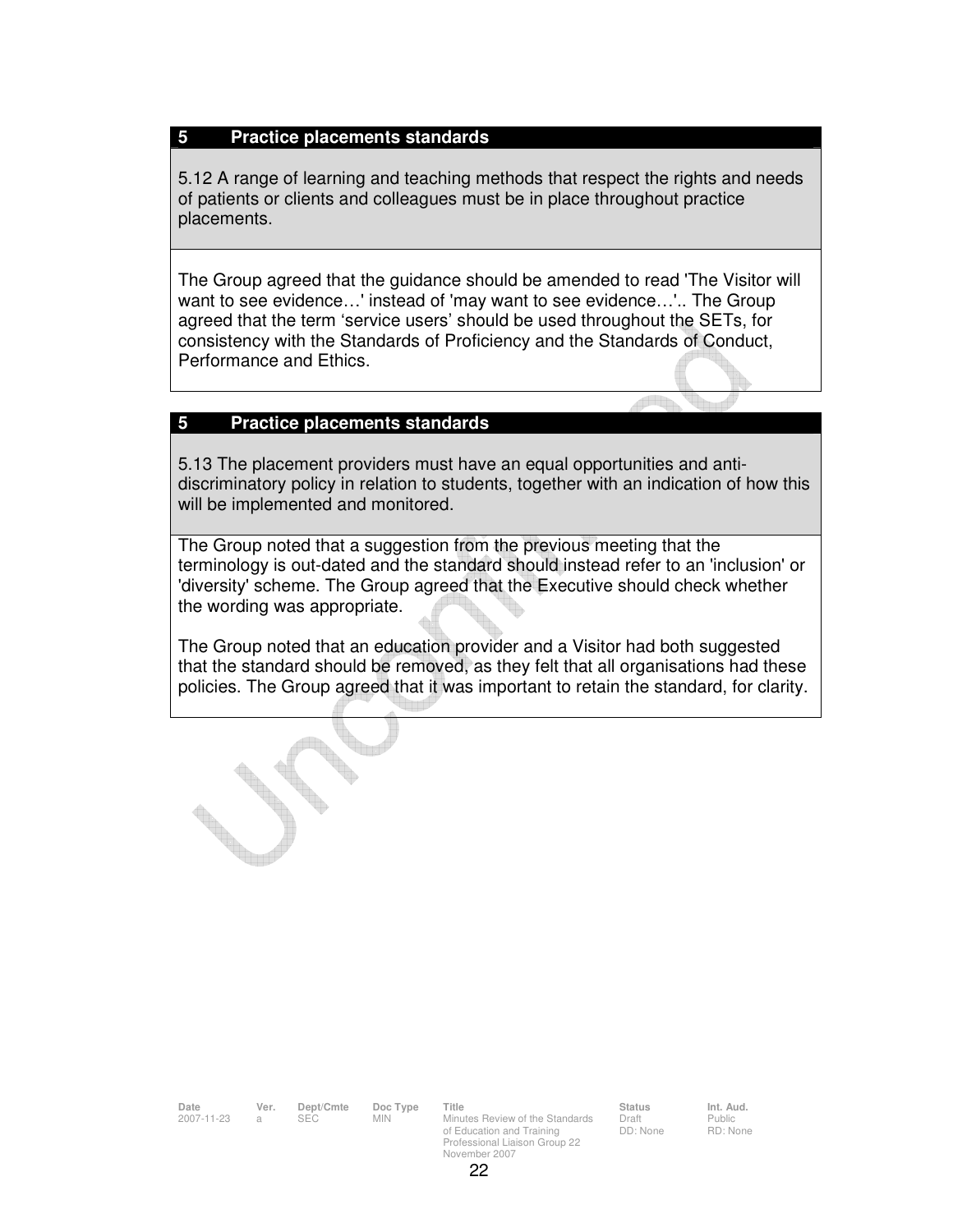### **SET 6: Assessment standards**

### **6 Assessment standards**

6.1 The assessment design and procedures must assure that the student can demonstrate fitness to practise.

The Group noted that a practice placement provider and an education provider both felt that the scope of the assessment of competence should be broader than at present. They suggested that new graduates do not necessarily have levels of competence in all fields to ensure a safe and appropriate service to the public. The Group noted that the SETs were designed to ensure that graduates met the standards of proficiency and could practise safely and effectively within their scope of practice.

The Group agreed that the standard should be redrafted to read 'The assessment strategy and design must ensure that students can achieve the standards of proficiency'. The Group agreed that the guidance should make it clear that the phrase 'design' also covered procedures.

### **6 Assessment standards**

6.2 Assessment methods must be employed that measure the learning outcomes and skills that are required to practise safely and effectively.

The Group agreed to delete the phrase 'that are' as it was unnecessary.

The Group agreed that the standard should be amended to '...practise safely and competently' but agreed to reconsider the wording at its next meeting.

### **6 Assessment standards**

6.3 All assessments must provide a rigorous and effective process by which compliance with external reference frameworks can be measured.

The Group agreed that the guidance should give examples of external reference frameworks, such as the Knowledge and Skills and Framework. The Group agreed that there should be a cross-reference to SET 3.

| Dept/Cmte<br>Title<br><b>Status</b><br>Date<br>Ver.<br>Doc Type<br>2007-11-23<br><b>SEC</b><br>Minutes Review of the Standards<br><b>MIN</b><br>Draft<br>a<br>DD: None<br>of Education and Training |                                        |
|-----------------------------------------------------------------------------------------------------------------------------------------------------------------------------------------------------|----------------------------------------|
| Professional Liaison Group 22<br>November 2007                                                                                                                                                      | Int. Aud.<br><b>Public</b><br>RD: None |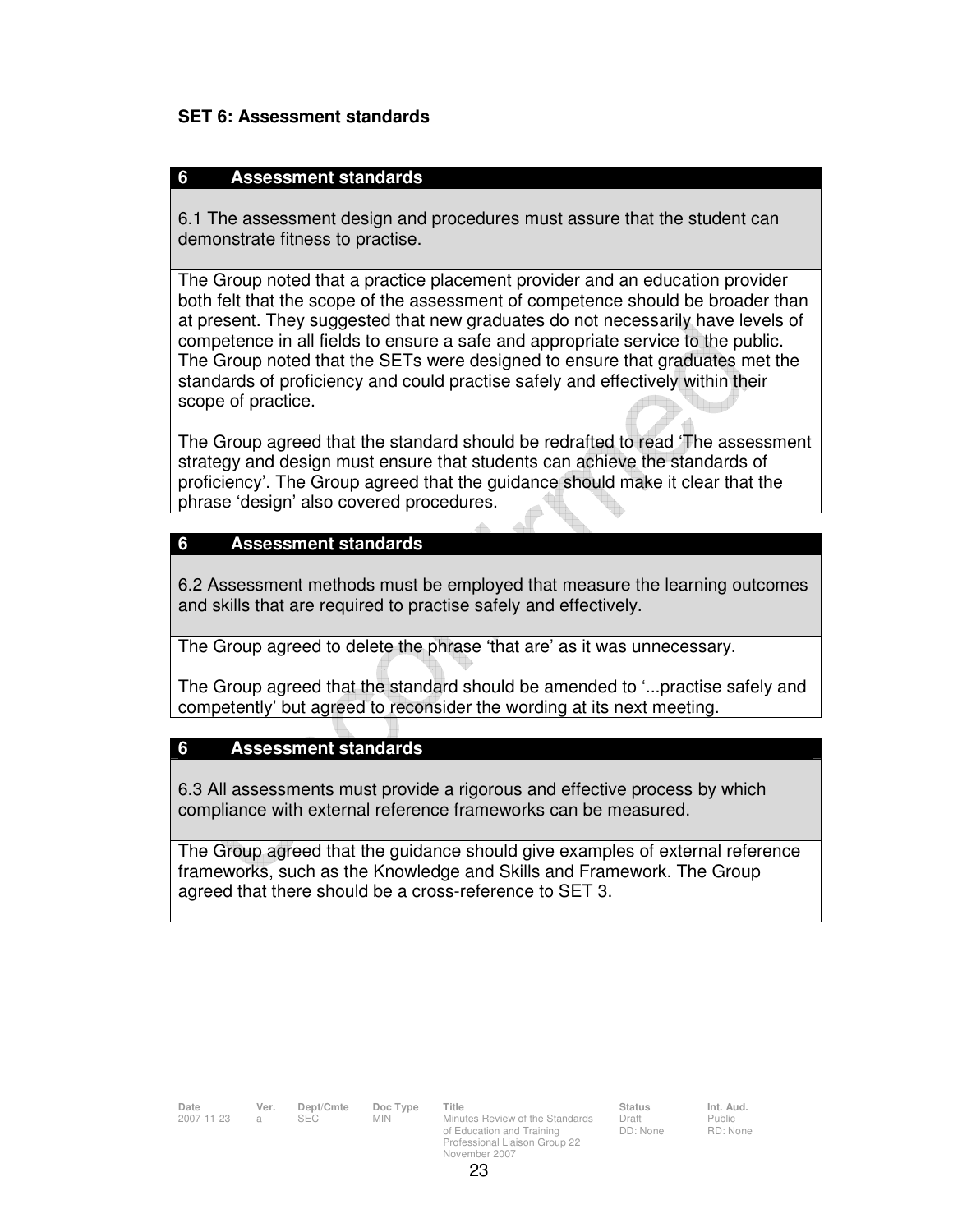#### **6 Assessment standards**

6.4 The measurement of student performance and progression must be an integral part of the wider process of monitoring and evaluation, and use objective criteria.

The Group noted a Visitor had suggested that SET 6.7 (which related to student progression and achievement) covered this area. However, the group noted that SET 6.4 related to a wider monitoring and evaluation process and required objectivity.

The Group agreed to remove 'progression' from the standard because it was covered by 6.7.1 and to re-word the standard to refer to 'The objective measurement of student performance must be an integral part of the wider process of monitoring and evaluation.'

### **6 Assessment standards**

6.5 There must be effective mechanisms in place to assure appropriate standards in the assessment.

The Group agreed that the guidance should clearly state that Visitors might ask to see figures about drop-out and failure rates and that high levels of both should be examined. The guidance should state that the examiner's report should contain this information.

The Group noted that the phrase 'assessment' related to students and that this was made clear in the existing guidance.

### **6 Assessment standards**

6.6 Professional aspects of practice must be integral to the assessment procedures in both the education setting and practice placement.

The Group noted a suggestion from the previous meeting that this standard should be combined with 6.1 and 6.2. However, the Group felt that SET 6.6 was important and should be retained as a separate standard.

The Group agreed that this standard should be moved, to become 6.2, and the other standards renumbered accordingly.

Draft DD: None Public RD: None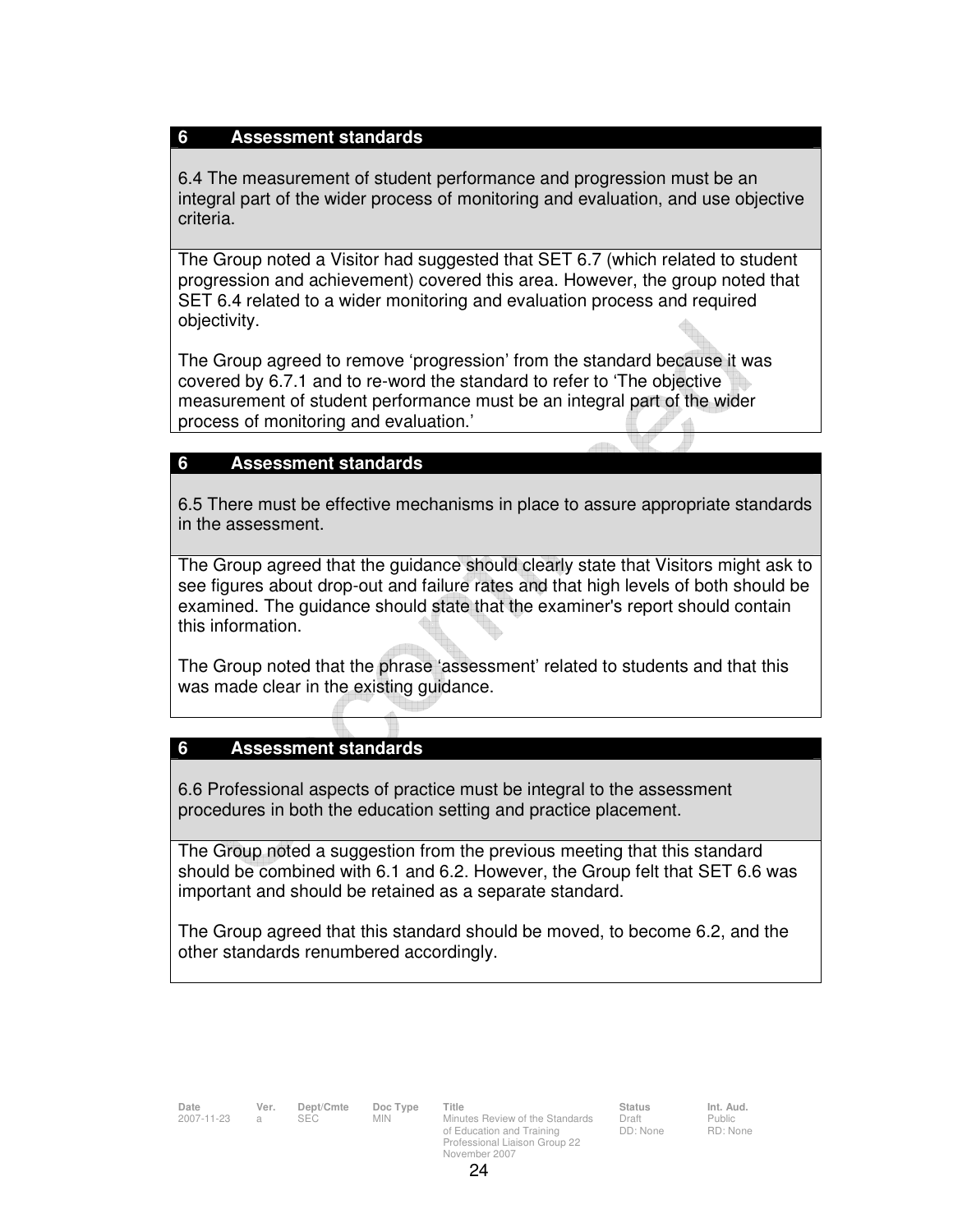### **6 Assessment standards**

6.7 Assessment regulations must clearly specify requirements for: 6.7.1 student progression and achievement within the programme;

The Group noted that a student had suggested there should be external examiners for all modules or at least all practical module assessments. However, the Group agreed that the HPC could not impose such a requirement.

A Visitor had suggested that a procedure for failure should be specified and the Group noted that local programme regulations would cover this.

The Group felt that the guidance on the SETs should include a section on the number of re-sits which might be allowed. din.

#### **6 Assessment standards**

6.7 Assessment regulations must clearly specify requirements for:

 6.7.2 awards which do not provide eligibility for inclusion onto the Register not to contain any reference to an HPC protected title in their title;

 The Group agreed that the existing wording was a double negative and should be reworded along the lines of 'only programmes which provide eligibility for inclusion on the Register should contain any reference to an HPC protected title in their named award'.

#### **6 Assessment standards**

6.7 Assessment regulations must clearly specify requirements for:

 6.7.3 an aegrotat award not to provide eligibility for admission to the Register;

The Group agreed that the phrase 'aegrotat award' should be included in the glossary section of the guidance.

### **6 Assessment standards**

6.7 Assessment regulations must clearly specify requirements for: 6.7.4 a procedure for the right of appeal for students; and

The Group noted that there had been no comments on this standard.

**Date Ver. Dept/Cmte Doc Type Title Status Status Int. Aud.**<br>
2007-11-23 a SEC MIN Minutes Review of the Standards Draft Public Minutes Review of the Standards of Education and Training Professional Liaison Group 22 November 2007

Draft DD: None Public RD: None